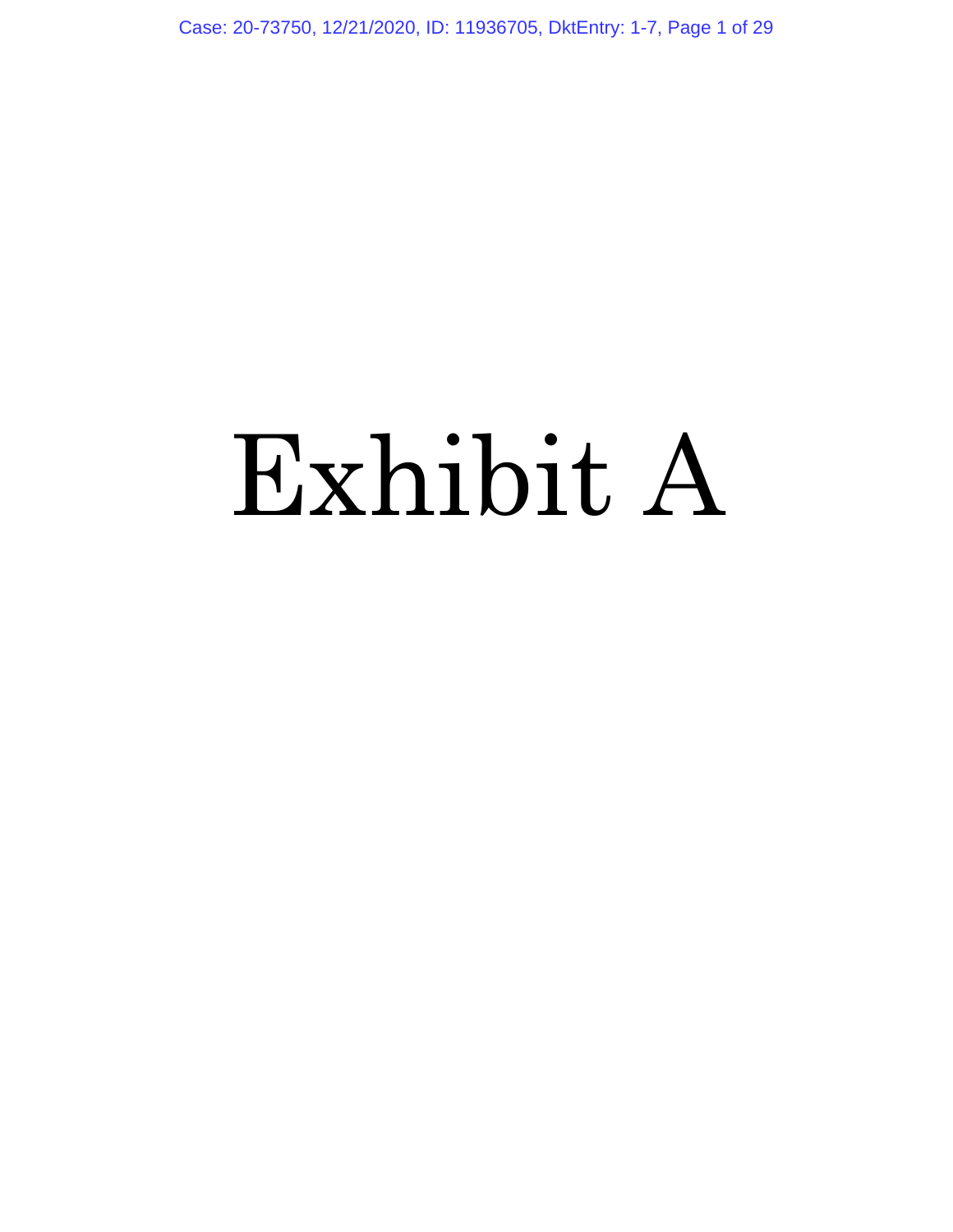

# **Memorandum Supporting Decision to Approve Registration for the Uses of Dicamba on Dicamba Tolerant Cotton and Soybean**

MARIETTA

Approved by:

Marietta Echeverria, Acting Director **ECHEVERRIA** Date: 2020.10.27 11:38:52 -04'00'

Digitally signed by MARIETTA ECHEVERRIA

Registration Division Office of Pesticide Programs

October 27, 2020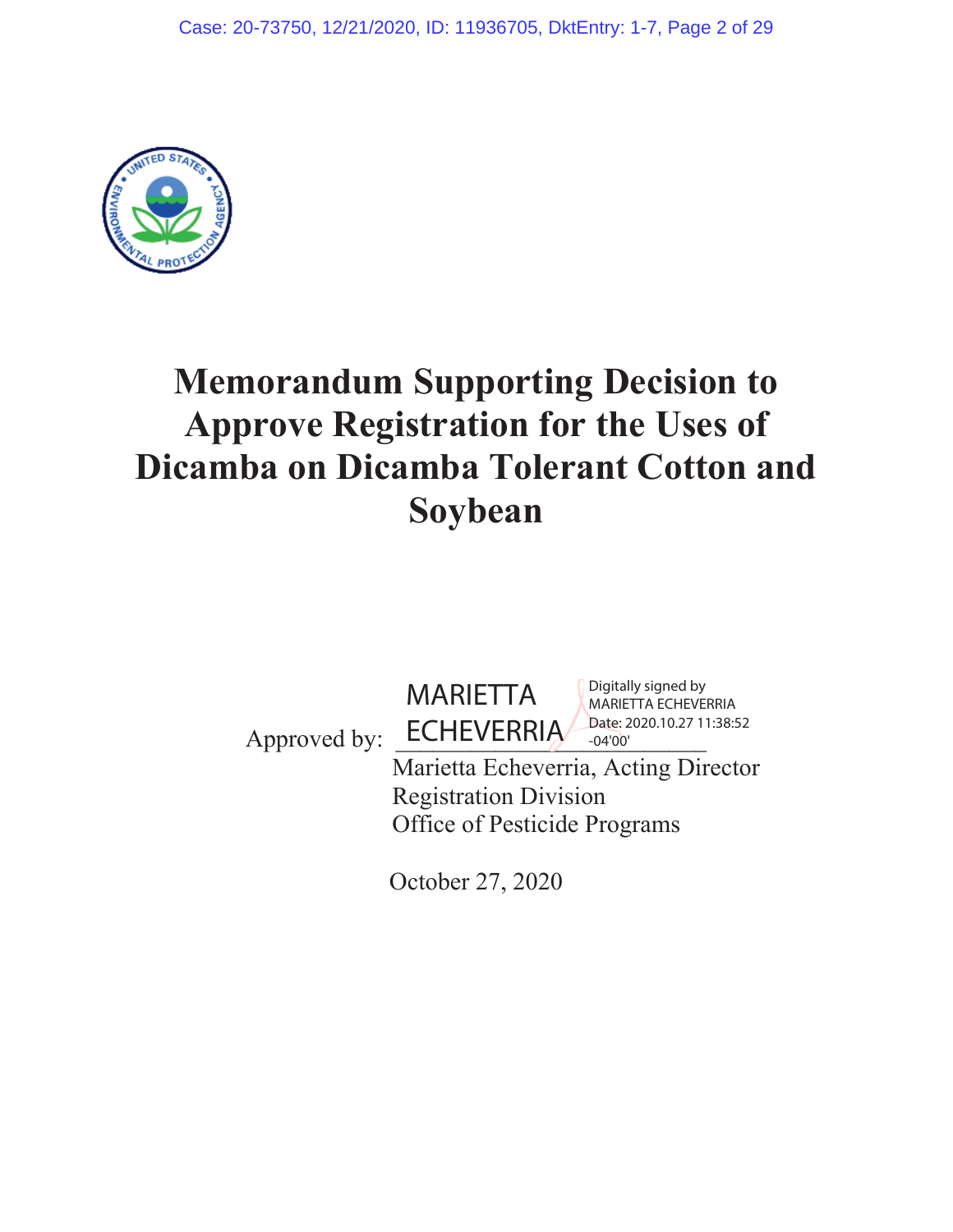## **Table of Contents**

## **Contents**

| Benefits of the Registration of Dicamba Use in DT Cotton and DT Soybeans 15<br>$A_{.}$ |
|----------------------------------------------------------------------------------------|
| <b>B.</b>                                                                              |
|                                                                                        |
| <b>B.</b>                                                                              |
| C.                                                                                     |
| D.                                                                                     |
| Ε.                                                                                     |
|                                                                                        |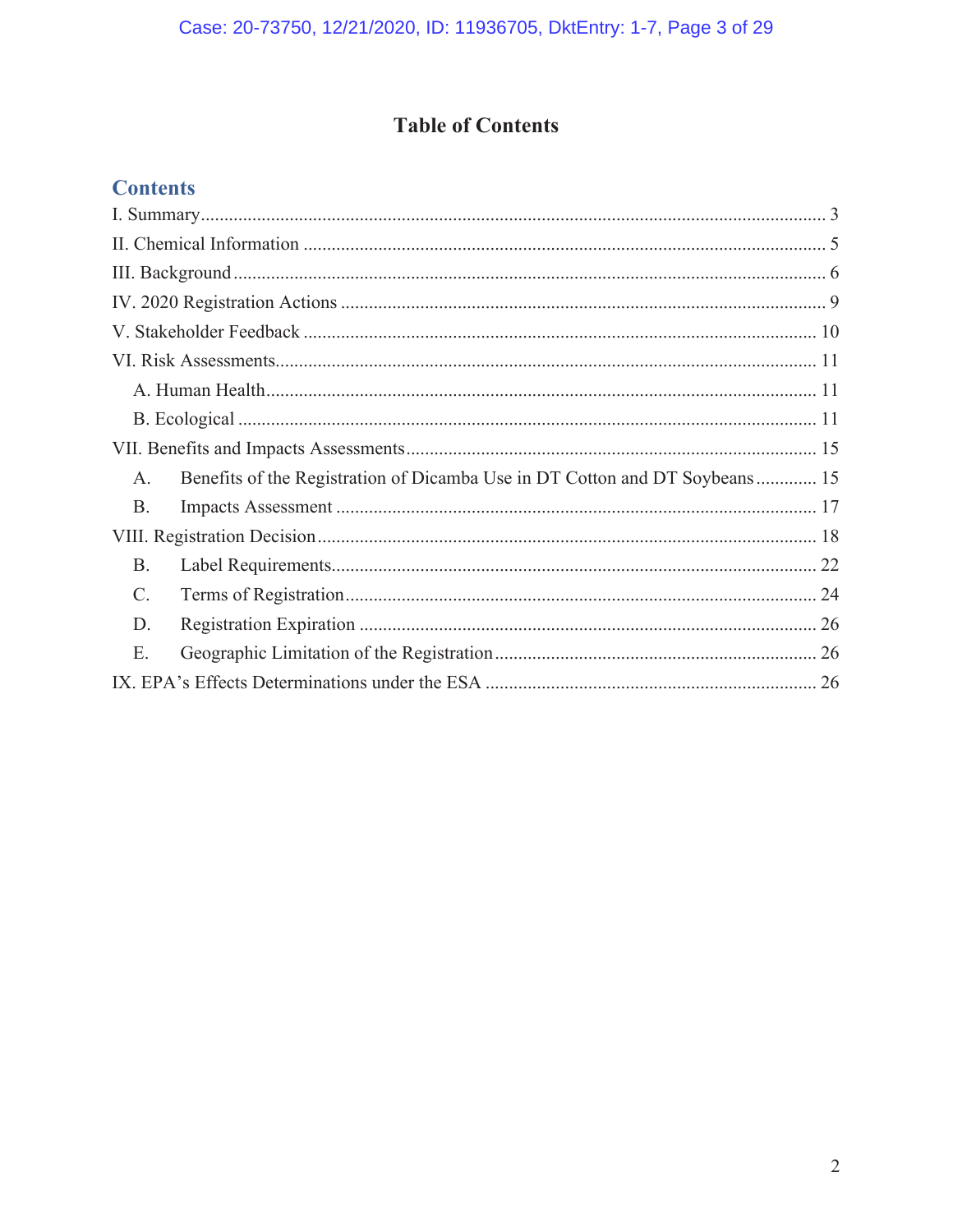#### **I. Summary**

This memorandum presents the rationale to support the decisions of the U.S. Environmental Protection Agency (referred hereafter as EPA or the Agency) to register<sup>1</sup> under section  $3(c)(5)$  of the Federal Insecticide, Fungicide, and Rodenticide Act (FIFRA), three end use dicamba products for use on dicamba tolerant (DT) cotton and soybeans. Bayer and BASF submitted registration applications on July 2, 2020 for new registrations of XtendiMax and Engenia for use on DT cotton and DT soybeans. Syngenta submitted an application for a label amendment on August 12, 2020 that proposed extending the upcoming December 20, 2020 expiration date for Tavium.<sup>2</sup> This document does not approve any particular product for sale and distribution. Products are individually approved through a separate Registration Notice that is the license that permits the sale and distribution of the pesticide product.

EPA has evaluated extensive information and data from registrants, academics, weed scientists and field experts, information from the open literature and even though EPA did not hold a public comment opportunity for these registration actions, the Agency received and considered information from other stakeholders. EPA conducted robust evaluations of the risks to human health and the environment, including risks to non-target plants from potential spray drift and volatile emissions, as well as the benefits and impacts to users of the products and non-users. EPA conducted species-specific evaluations to make effect determinations for federally listed endangered and threatened species (listed species), and where necessary consulted with the Fish and Wildlife Service<sup>3</sup> under section  $7(a)(2)$  of the Endangered Species Act (ESA). A recent decision of 9th Circuit Court of Appeals noted certain deficiencies in EPA's 2018 registration decision for certain dicamba products for use on DT crops. While conducting its evaluations for this new dicamba decision, EPA considered the issues raised by the Court. As explained below, EPA believes this decision meets the FIFRA standard for registration and is supported by substantial evidence.

Based on these robust assessments, which took into account the control measures required by the labeling, EPA determined that the applications meet the standard for registration under FIFRA section 3(c)(5). The labeling requirements and restrictions associated with these registration actions include a suite of mandatory control measures that address the potential for spray drift, volatile emissions and runoff. These include a national application cut-off date of June 30 and July 30 for soybeans and cotton, respectively, the mandatory use of approved volatility reduction adjuvants<sup>4</sup> (VRAs), and a larger infield downwind buffer. Additionally, the registrations restrict use to certified applicators (and not by persons under their supervision) and require dicambaspecific training on the risks associated with dicamba, required control measures, and resistance management measures necessary to prevent unreasonable adverse effects. The registration also includes requirements for enhanced incident and resistance reporting by the registrants to ensure

<sup>&</sup>lt;sup>1</sup> One of the products described in this rationale (EPA Registration Number 100-1623; A21472 Plus VaporGrip Technology (Alternate Brand Name: Tavium)) is still registered, but the registration is set to expire in December 2020. In the case of that product, EPA has presented the rationale for the decision to extend the registration. 2 <sup>2</sup> Since Tavium is currently registered for use on DT cotton and DT soybeans, none of these registrations are considered to include any new uses.

<sup>&</sup>lt;sup>3</sup> There were no listed species within the jurisdiction of the National Marine Fisheries Service that required consultation for this action.

<sup>&</sup>lt;sup>4</sup> Also called volatility reduction agents (VRA) or pH buffering adjuvants.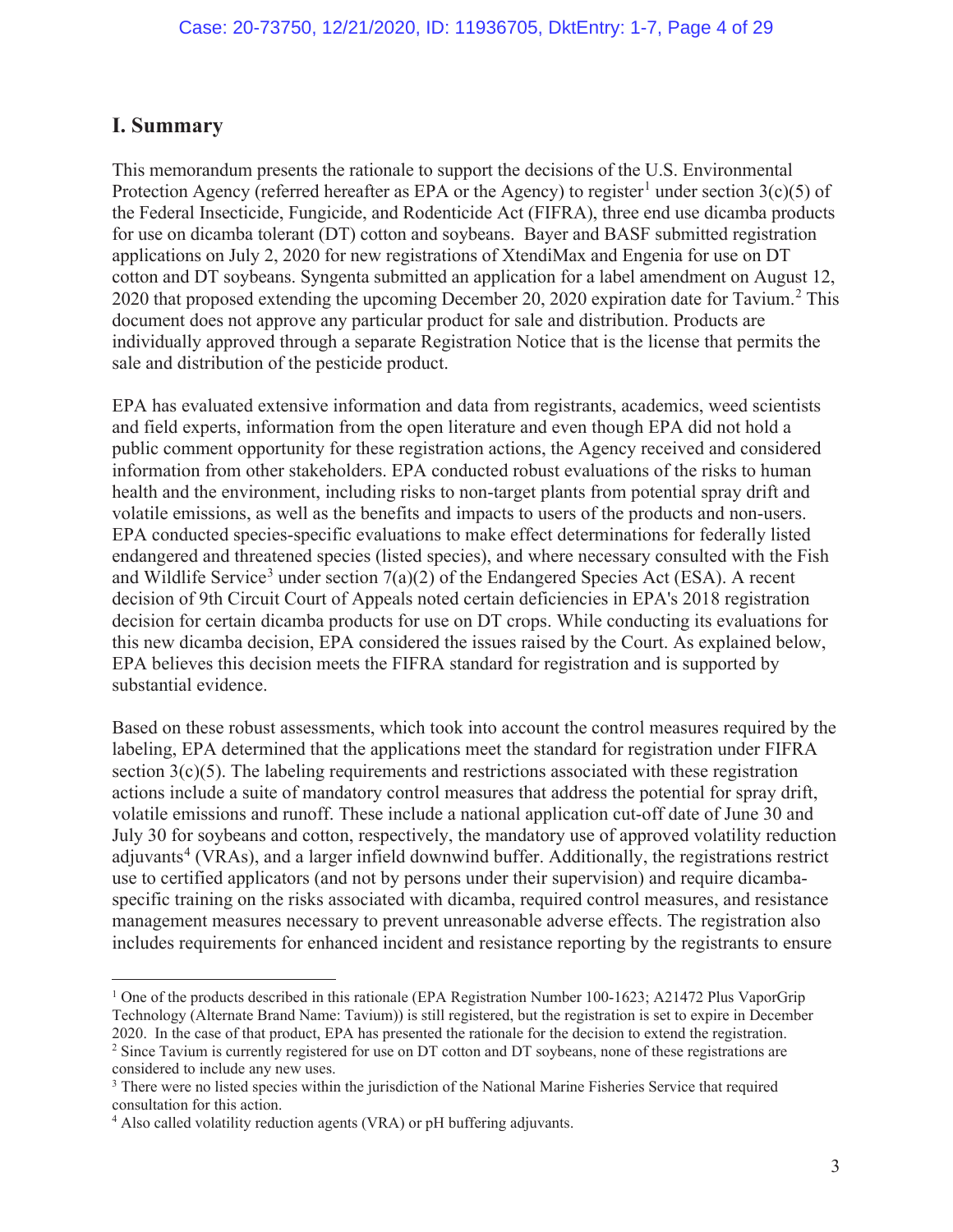EPA has appropriate information to continue monitoring these registrations. EPA is also requiring enhanced record-keeping from applicators to ensure compliance with control measures. EPA is requiring as a term of registration the assurances from the registrants that the VRAs/pH Buffering Adjuvants is available in amounts necessary for use with the dicamba products for use on DT crops.

The control measures included in these registrations are quite different from those that were approved in the actions taken in 2018. Table 1 summarizes the major 2020 control measures compared to those in the 2018 registrations.

| <b>Element</b>                | 2018 Decision                  | 2020 Decision                          |
|-------------------------------|--------------------------------|----------------------------------------|
| Spray drift                   | 110 ft downwind in-field       | 240 ft downwind in-field               |
|                               | buffer                         | buffer                                 |
| Volatility – timing of        | -Limit of two OTT              | -Limit of two OTT                      |
| applications                  | applications of dicamba per    | applications of dicamba per            |
|                               | field per year for both DT     | field per year for both DT             |
|                               | cotton and DT soybeans         | cotton and DT soybeans                 |
|                               | -Applications only permitted   | -Applications only permitted           |
|                               | between one hour after         | between one hour after sunrise         |
|                               | sunrise and two hours before   | and two hours before sunset            |
|                               | sunset                         | -Calendar cutoff dates for             |
|                               | -Use allowed until specified   | applications (June $30th$ for          |
|                               | crop growth stage              | soybeans and July 30 <sup>th</sup> for |
|                               |                                | cotton)                                |
| Volatility – maintaining tank | Advisory language              | Require use of a qualified             |
| pH                            |                                | VRA/pH buffering adjuvant in           |
|                               |                                | the tank for every application         |
| ESA - spray drift             | 110 ft downwind buffer         | 310 ft downwind buffer                 |
| $ESA - volatility$            | 57 ft omni-directional buffer  | 57 ft omni-directional buffer          |
|                               | in areas with federally listed | in areas with federally listed         |
|                               | species                        | species, in combination with           |
|                               |                                | the generally applicable cut-          |
|                               |                                | off date and VRA/pH                    |
|                               |                                | buffering adjuvant in counties         |
|                               |                                | with federally listed species          |
| Label clarity                 | Included uses for both non-    | -Only includes pre- and                |
|                               | DT crops beyond the cotton     | postemergent uses for cotton           |
|                               | and soybean DT crops           | and soybean DT crops-                  |
|                               |                                | Cleaner label structure and            |
|                               |                                | restrictions for increased             |
|                               |                                | usability                              |
|                               |                                | -Simplified early season               |
|                               |                                | restriction (crop growth stage         |

|  |  |  | Table 1. Summary of major 2020 control measures compared to 2018 |  |  |
|--|--|--|------------------------------------------------------------------|--|--|
|  |  |  |                                                                  |  |  |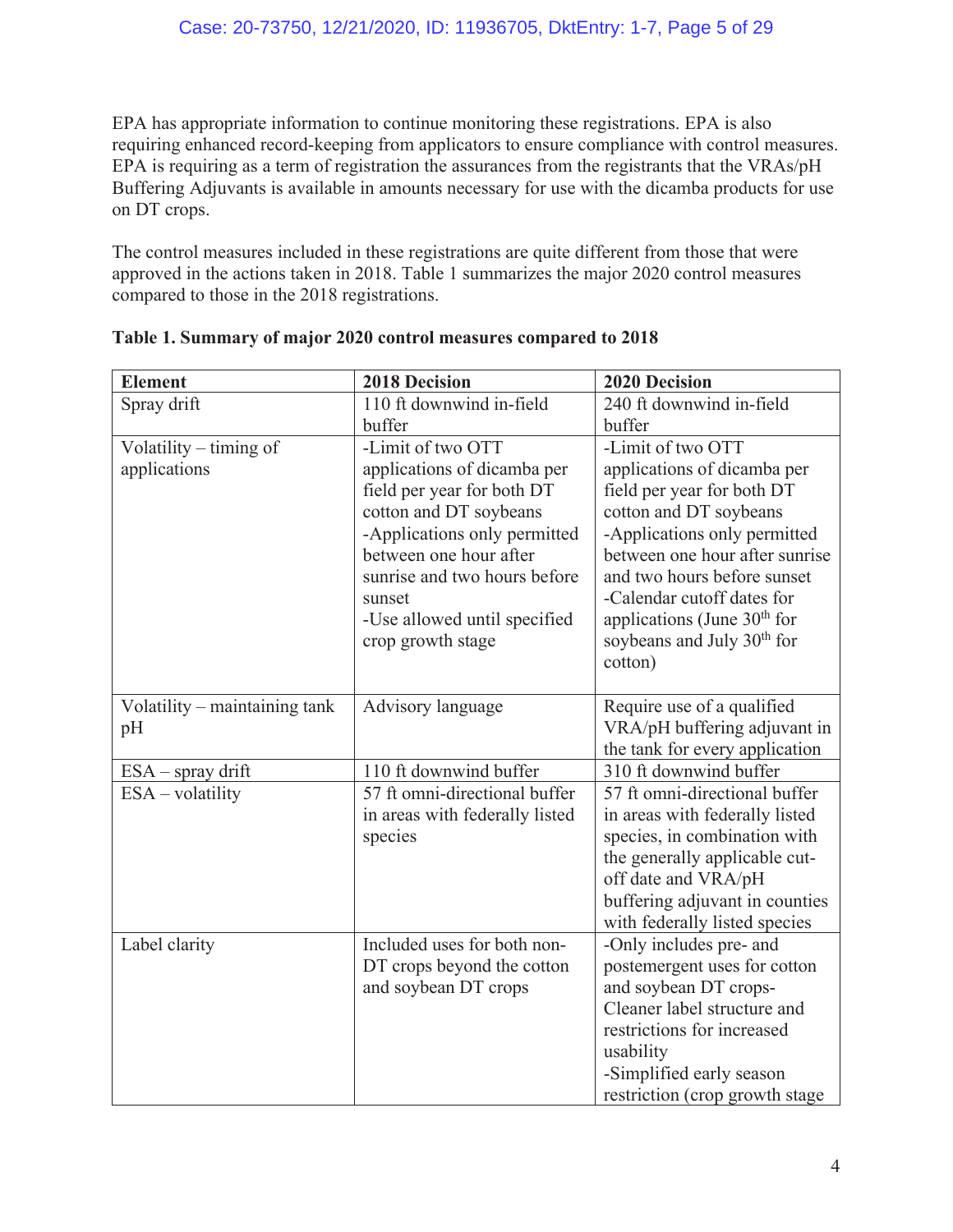|                                                                            |                                                                                                                                                                                     | cut-off vs. calendar cut-off<br>date)                                                                                                                                                                                                                                               |
|----------------------------------------------------------------------------|-------------------------------------------------------------------------------------------------------------------------------------------------------------------------------------|-------------------------------------------------------------------------------------------------------------------------------------------------------------------------------------------------------------------------------------------------------------------------------------|
| Hooded sprayer option for<br>partial relief of certain control<br>measures | N/A                                                                                                                                                                                 | When using a qualified<br>hooded-sprayer the spray-drift<br>buffer is reduced to 110 ft and<br>240 ft for FIFRA and ESA,<br>respectively (for use in<br>soybeans only)                                                                                                              |
| <b>Spray Tank Contamination</b>                                            | Equipment clean-out<br>requirements                                                                                                                                                 | Equipment clean-out<br>requirements                                                                                                                                                                                                                                                 |
| <b>Expiration Date</b>                                                     | 2 years                                                                                                                                                                             | 5 years                                                                                                                                                                                                                                                                             |
| Terms of the registrations                                                 | -Testing and approval of tank<br>mixes<br>-Herbicide resistance<br>management plan<br>-Enhanced reporting of<br>adverse effects information<br>-Studies to address<br>uncertainties | -Testing and approval of tank<br>mixes<br>-Revised herbicide resistance<br>management plan<br>-Revised enhanced reporting<br>of adverse effects information<br>-Assuring availability of<br>approved VRA/pH buffering<br>adjuvant<br>-Testing alternate hooded<br>sprayer equipment |
| Training requirements                                                      | Training required per labeling                                                                                                                                                      | Training required, with<br>addition of new requirements<br>to include specific information<br>on 2020 control measures in<br>training materials.                                                                                                                                    |
| Compliance assurance                                                       | - Recordkeeping requirements<br>- Restricted use                                                                                                                                    | - Additional recordkeeping<br>requirements related to the<br>new control measures<br>- Restricted use                                                                                                                                                                               |

#### **II. Chemical Information**

This memorandum supports three<sup>5</sup> dicamba registrations for use on DT soybean and DT cotton (EPA Registration Numbers 264-1210, 100-1623, and 7969-472), as described below.

**Registrants:** BASF; Bayer CropScience (formerly Monsanto Company); and Syngenta Crop Protection

#### **Product Numbers:**

<sup>&</sup>lt;sup>5</sup> Two of the three registrants (Bayer and BASF) that owned products impacted by the 2020 vacatur have submitted new product applications to the Agency. This memorandum addresses those two product applications, as well as the amendment Syngenta submitted to extend the expiration date for the non-vacated product, Tavium.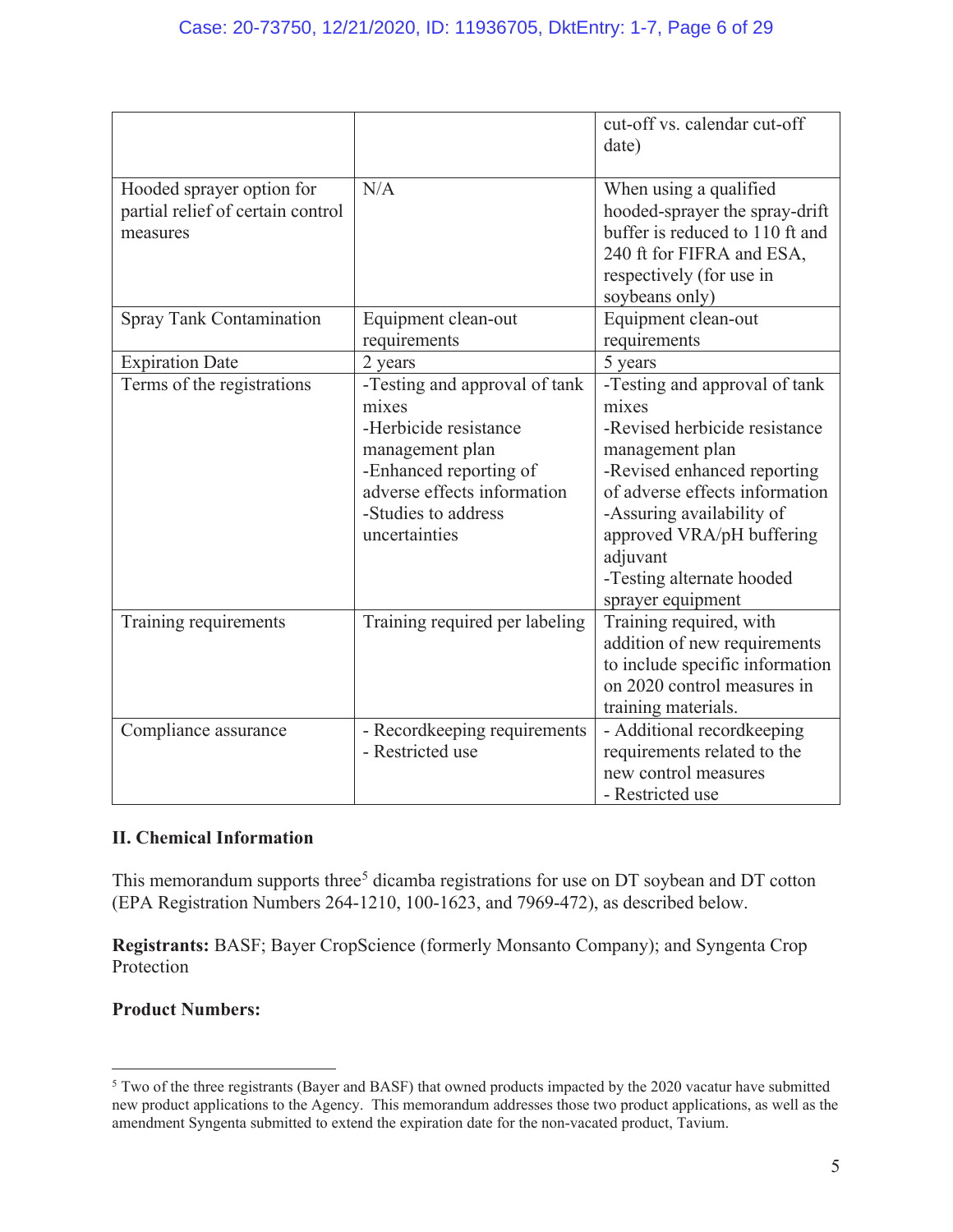- 1. EPA Reg. #100-1623: A21472 Plus VaporGrip Technology (Alternate Brand Name (ABN) Tavium Plus VaporGrip Technology) (referred hereafter as Tavium)
- 2. EPA Reg. #264-1210: XtendiMax with VaporGrip Technology (referred hereafter as XtendiMax)
- 3. EPA Reg. #7969-472: Engenia Herbicide (referred hereafter as Engenia)

#### **Chemical Names:**

The three pesticide products covered by this memorandum contain two forms of dicamba, as seen in Table 2 below:

| <b>Chemical Name</b>          | <b>Alternate Chemical</b> | <b>Common Name</b> | <b>Chemical Abstract</b> |
|-------------------------------|---------------------------|--------------------|--------------------------|
|                               | <b>Name</b>               |                    | <b>Service (CAS)</b>     |
|                               |                           |                    | <b>Number</b>            |
| Dicamba (benzoic acid,        | Diglycolamine salt of     | Dicamba DGA        | 104040-79-1              |
| 3,6-dichloro-2-methoxy-,      | dicamba $(3,6-$           | salt               |                          |
| aka 3,6-dichloro- $o$ -anisic | dichloro-o-anisic acid)   |                    |                          |
| acid)                         |                           |                    |                          |
| Dicamba: N,N-Bis-(3-          | None                      | Dicamba            | 1286239-22-2             |
| aminopropyl)                  |                           | <b>BAPMA</b> salt  |                          |
| methylamine salt of 3,6-      |                           |                    |                          |
| dichloro-o-anisic acid        |                           |                    |                          |

Table 2. Chemical Name Identification for Dicamba

**Mode of Action:** Dicamba is in the Benzoic Acid family that is used for selective control of emerged broadleaf weeds. Like the phenoxy herbicides, dicamba mimics auxins, a type of plant hormone and causes abnormal cell growth by affecting cell division.

#### **Summary of Product Information:**

The information from this chemical information section is summarized in Table 2 below:

| EPA Reg. $#$ | <b>Product Name</b>      |             | <b>Registrant   Form of Dicamba</b> |  |  |  |
|--------------|--------------------------|-------------|-------------------------------------|--|--|--|
| $100 - 1623$ | A21472 Plus VaporGrip    | Syngenta    | DGA salt                            |  |  |  |
|              | Technology (ABN Tavium)  |             |                                     |  |  |  |
| 264-1210     | XtendiMax with VaporGrip | Bayer       | DGA salt                            |  |  |  |
|              | Technology               |             |                                     |  |  |  |
| 7969-472     | Engenia Herbicide        | <b>BASF</b> | <b>BAPMA</b> salt                   |  |  |  |

Table 3. Master Table of Dicamba Products Registered for Use on DT Cotton and DT Soybeans

#### **III. Background**

In January 2015, under the Plant Protection Act, the United States Department of Agriculture (USDA) deregulated the genetically modified DT cotton and DT soybean seeds. This seed was sold commercially in late 2015 and 2016 prior to EPA registering a pesticide product for use on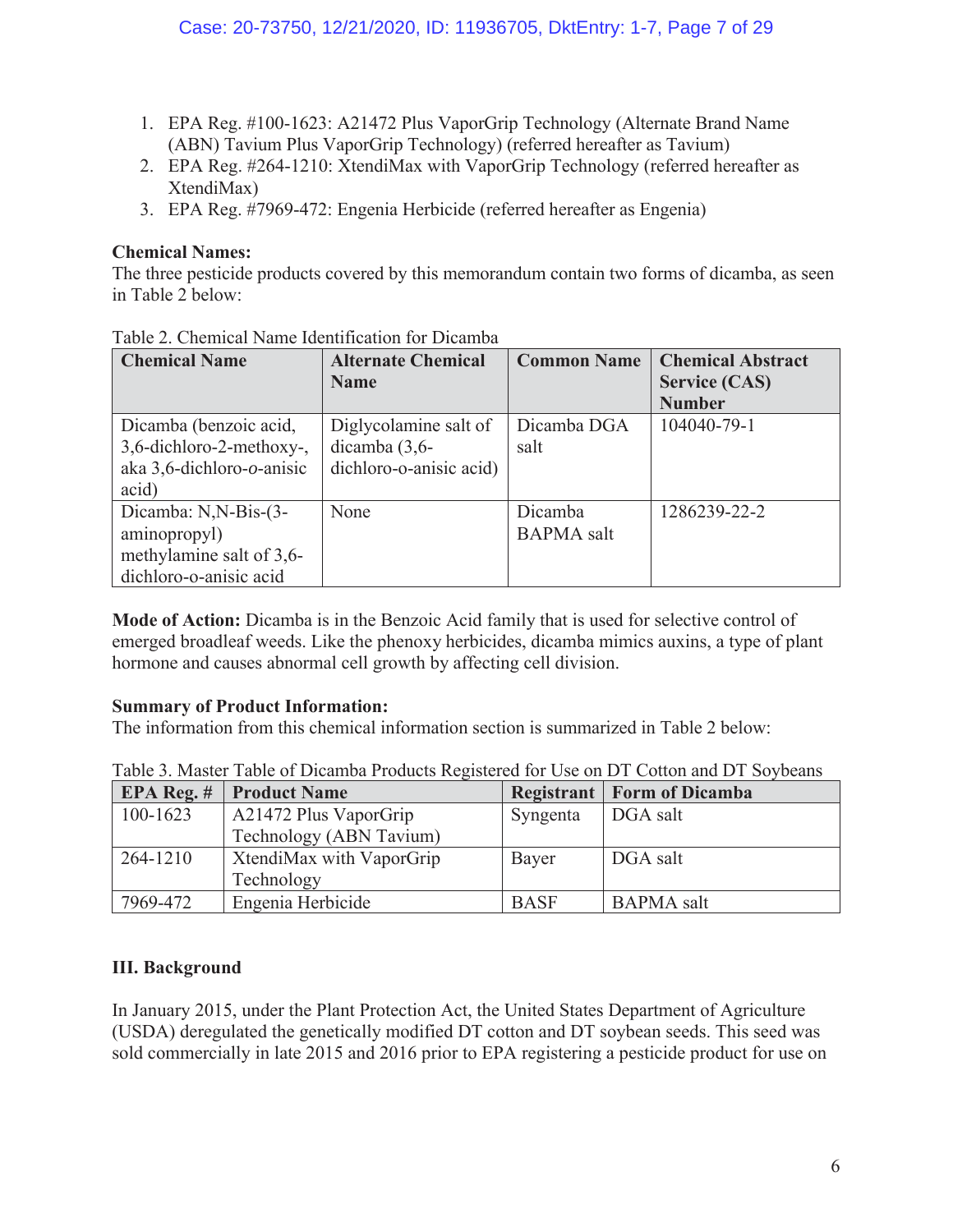these DT crops. In late 2016, following a public comment period,<sup>6</sup> EPA registered three dicamba products for use with the DT trait in soybean and cotton<sup>7</sup>. These registrations were time-limited with automatic expiration dates in late 2018, unless EPA granted an extension of this time limitation.

Prior to the 2016 registration actions for dicamba, dicamba uses on soybeans and cotton were limited to use on preplant and preharvest soybeans and on preplant and postharvest cotton. The new uses registered in 2016 under FIFRA section 3(c)(7)(B) expanded the timing of dicamba applications by allowing a new use for postemergence over-the-top (OTT) applications to DT cotton and DT soybean crops. Registrations for the OTT uses were granted for the lower volatility products when compared to other registered dicamba products for non-OTT uses. Any use of the earlier registered products on DT cotton or DT soybean crops that are not registered specifically for postemergent use on DT cotton or DT soybean crops is inconsistent with the pesticide's labeling and a violation of the FIFRA.

#### Reports of Incidents

In 2016, EPA began receiving reports of crop injury alleged to be caused by off-target movement from the use of dicamba. Because the registrations for OTT use had not yet been issued, EPA concluded these 2016 incidents were related to misuse of previously registered, more volatile dicamba pesticide products on DT cotton and DT soybeans. In 2017, over 2,700 official cases of crop damage were reported to state departments of agriculture, estimated to be over 3.6 million acres of soybeans<sup>8</sup> (nearly 4% of a total 90.2 million acres planted in 2017 according to USDA). There was a lack of scientific consensus regarding the exact cause of these dicamba reported incidents. Input from state agencies, farm bureaus, associations, industry, farmers, and nongovernmental organizations indicated that causes could have included not following the label or use of an older, more volatile formulation inconsistent with those products' labeling and thus in violation of FIFRA, physical drift, tank contamination, and/or volatility. In response, EPA worked with the pesticide registrants to strengthen the pesticide label directions for use for the 2018 season to further minimize the potential for off-target movement. The restrictions for all OTT registrations of dicamba were amended in 2017 to include labeling restrictions to minimize the potential for off-site movement of dicamba. The original expiration set for the end of 2018 remained a term of the registrations.

 $6$  Beyond the requirement of FIFRA  $3(c)(4)$  to publish a notice of receipt for certain applications and accept comments on the limited information in such notice, FIFRA does not require EPA to provide a public comment opportunity for a proposed decision to register a pesticide. EPA, nevertheless, provided more robust information for public comment on its proposed 2016 dicamba decision under its public participation policy (see:

https://www.epa.gov/pesticide-registration/public-participation-process-registration-actions). Similar to the 2018 registration actions where EPA did not provide a formal public comment period, again in 2020 EPA did not provide a formal public comment opportunity, but the Agency did receive over 120 unsolicited comments from stakeholders. EPA considered the content of these submissions.

<sup>7</sup> EPA Registration Number 524-617 (M1768 Herbicide/XtendiMax With Vaporgrip Technology) was the first registration issued in 2016 as described in *Final Registration of Dicamba on Dicamba-Tolerant Cotton and Soybean* (available on regulations.gov, Docket ID: EPA-HQ-OPP-2016-0187); two additional OTT dicamba use registrations were approved later in 2016 (EPA Registration Numbers 352-913 (DuPont Fexapan Herbicide) and 7969-345 (Engenia Herbicide)).

<sup>8</sup> *Dr. Kevin Bradley Univ. of Missouri,* 

*IPM,* https://ipm.missouri.edu/IPCM/2017/10/final\_report\_dicamba\_injured\_soybean/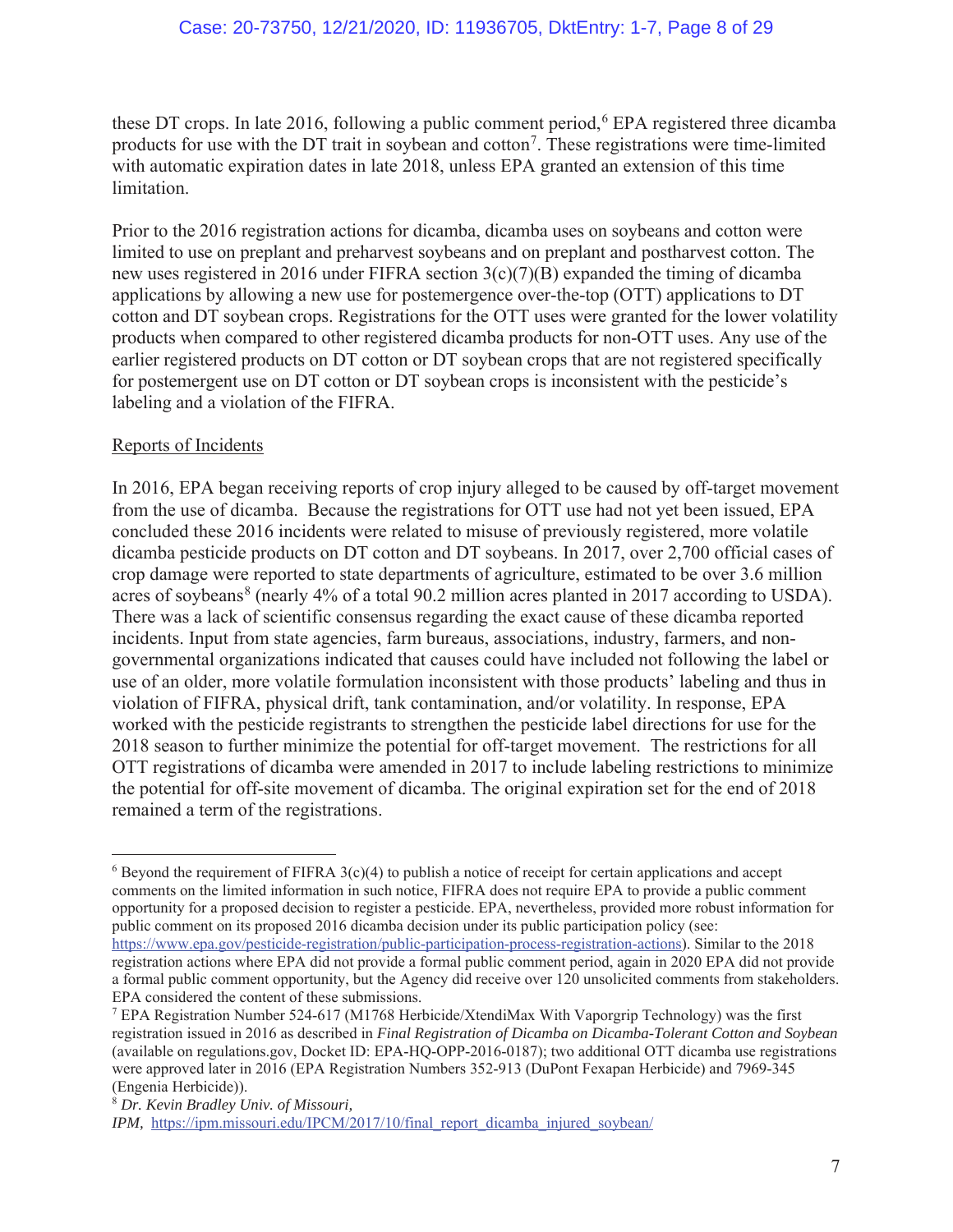Information for the 2018 growing season provided by state agencies and others also included reports of crop injury alleged to be related to off-site movement of dicamba. The registrants submitted adverse effects aggregated reports to EPA as required by FIFRA section 6(a)(2). The Association of American Pesticide Control Officials (AAPCO) reported that approximately 1,400 official complaints of alleged dicamba injury were reported to the state regulatory authorities. Damage alleged to be related to OTT dicamba applications was reported not only for non-tolerant soybeans but also for neighboring trees, orchards, vineyards, berries, melons, tomatoes and other vegetable crops. As to reporting of crop injury in general, AAPCO, university researchers, and some growers state that they believe that these types of complaints tend to be underreported. EPA received feedback that underreporting could be associated with a desire to maintain good relationships with neighbors; fear that a damaged crop will be considered adulterated and cannot be sold; fear that the grower will lose their organic certification; and grower perception that no action will be taken in response to filing a report. Conversely, there may have been issues of overreporting. The reasons provided included: damage was caused by use of older more volatile formulations of dicamba or other chemistries; and damage reports given in terms of acreage that reflects the size of an entire crop field and not just the portion of the crop field that was actually damaged.

2018 Decision, Label Amendments, Conditions of Registration, and Expiration Date:

On November 1, 2018, EPA granted Bayer's requests to extend the expiration date for their product registered for DT crop uses (EPA Reg. No. 524-617) for two years to December 20, 2020. On November 2 and 5, 2018, EPA granted similar extension requests for BASF (EPA Reg. No. 7969-345) and DuPont (EPA Reg. No. 352-913), respectively. In each case EPA approved amendments to the terms and conditions of the registration as well as adding labeling restrictions to further reduce the potential for off-site movement of dicamba from the treated fields. Supporting documents and registration notices can be found on regulations.gov, Docket ID: EPA-HQ-OPP-2016-0187. This action was informed by input from state regulators, farmers, academic researchers, pesticide manufacturers, and other stakeholders. EPA reviewed substantial amounts of new information and concluded that the continued registration met FIFRA's registration standards. The Agency also determined that extending these registrations would not affect endangered species.

The additional labeling requirements for the 2018 dicamba OTT uses included the following:

- a limit of two OTT applications of dicamba per field per year for both DT cotton and DT soybeans
- no applications to DT crops 60 days or later after planting cotton and 45 days or later after planting soybeans or until a specified crop growth stage
- OTT dicamba applications only permitted between one hour after sunrise and two hours before sunset
- $\bullet$  applications may be made only by certified applicators
- equipment clean-out requirements
- an omnidirectional application buffer to protect endangered species from off-target movement of dicamba

EPA determined that these label changes would result in a minimal reduction of the flexibility of growers to use dicamba as a tool for resistance management. EPA also determined that the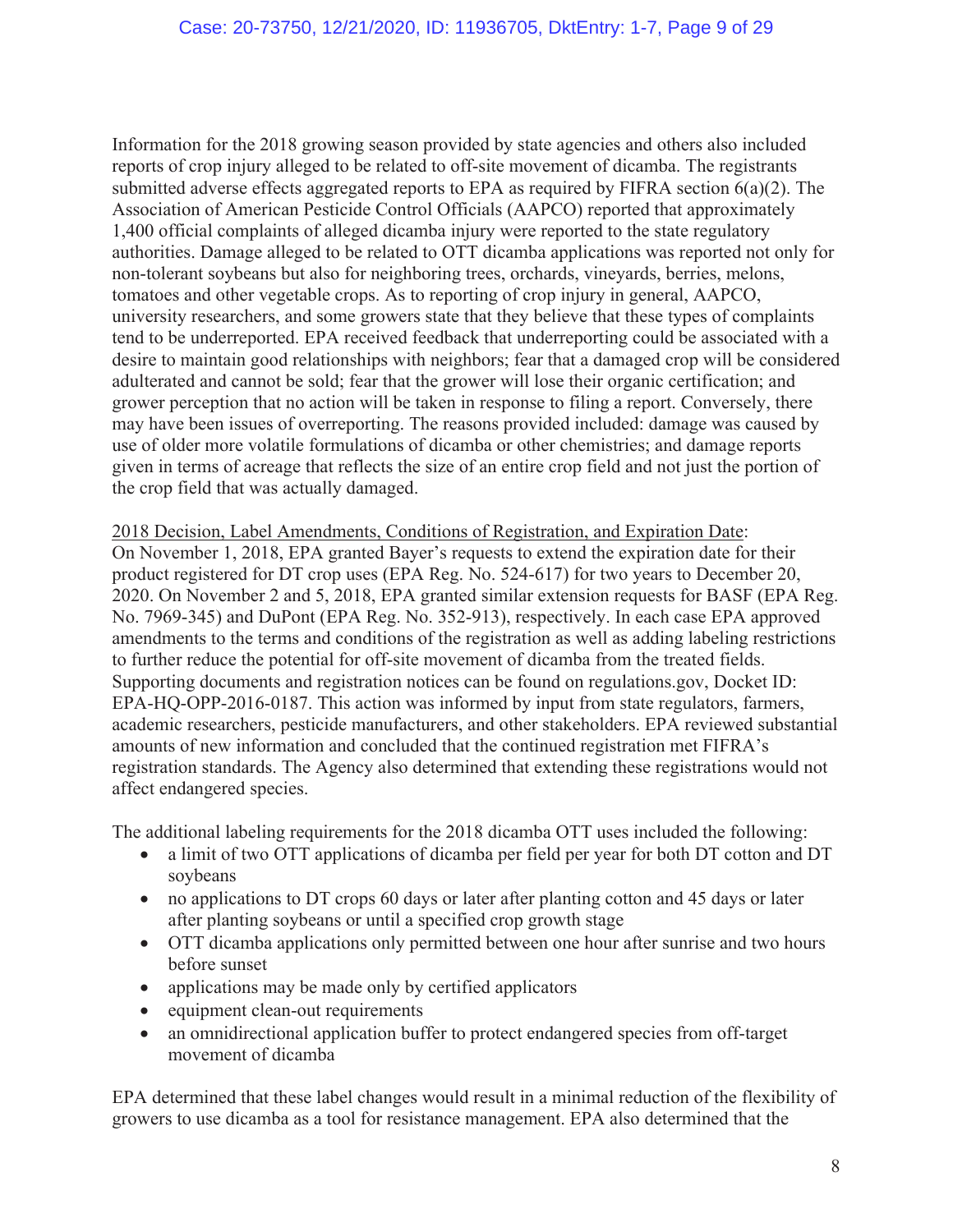labeling changes would further minimize the potential for off-site movement. New conditions of registration were also associated with this two-year extension. These included enhanced reporting and additional data requirements. This was a two-year registration set to automatically expire on December 20, 2020, unless EPA further extended it.

#### 2019 New OTT Dicamba Product Registration

On April 5, 2019, EPA registered a product containing a combination of dicamba and Smetolachlor for OTT use on DT cotton and DT soybeans (EPA Registration Number 100-1623, A21472 Plus VaporGrip Technology (ABN Tavium)). This combination of active ingredients was previously an approved tank mix, and as such, the combination of active ingredients was already being used as a tank mix for OTT on DT cotton and DT soybeans. The registration for this dicamba product was set to automatically expire on December 20, 2020, unless EPA extended it.

#### 2019 Incidents

During the 2019 use season, based on reporting to AAPCO, there was an approximate 10% increase in number of incidents from 2018 with 1,218 reported in 2018 compared to 1,345 incidents reported to the states in 2019. According to EPA's Incident Data System, there were 1,400 incidents reported in 2017, 2,600 reported in 2018 and nearly 3,000 reported to EPA in 2019. Although, reports have continued to increase nationally, there is variability in numbers of reports from individual. Some states (e.g., Kentucky, Missouri, Minnesota, Ohio) have seen a decrease.

#### 2020 Court Order

On June 3, 2020, the Ninth Circuit Court of Appeals issued a decision in *National Family Farm Coalition, et. al., v. EPA*, 960 F.3d 1120 (aka Dicamba II), ordering the immediately effective vacatur of three pesticide registrations containing the active ingredient dicamba for use on DT crops (XtendiMax with Vaporgrip Technology (EPA Reg. No. 524-617); Engenia (EPA Reg. No. 7969-345); and FeXapan (EPA Reg. No. 352-913)). The Court found that EPA's decision to approve these dicamba products was not based on substantial evidence in that "EPA substantially understated risks that it acknowledged and failed entirely to acknowledge other risks." The product containing dicamba plus s-metolachlor (Tavium) was not vacated, so it remained registered with the expiration date of December 20, 2020.

On June 8, 2020, EPA issued a cancellation order providing growers, commercial applicators and distributors with direction on how to effectuate the vacatur. This cancellation order outlined the limited and specific circumstances under which existing stocks of the three affected dicamba products could be used for a limited period of time. Growers and commercial applicators were allowed to use existing stocks that were in their possession as of June 3, 2020, as long as the use was consistent with the product's previously approved label, but only until July 31, 2020.

#### **IV. 2020 Registration Actions**

Bayer and BASF submitted registration applications on July 2, 2020 for new product registrations (XtendiMax and Engenia) for use on DT cotton and DT soybeans. Syngenta submitted an application to amend its Tavium registration on August 12, 2020, including a request that the upcoming expiration date be extended.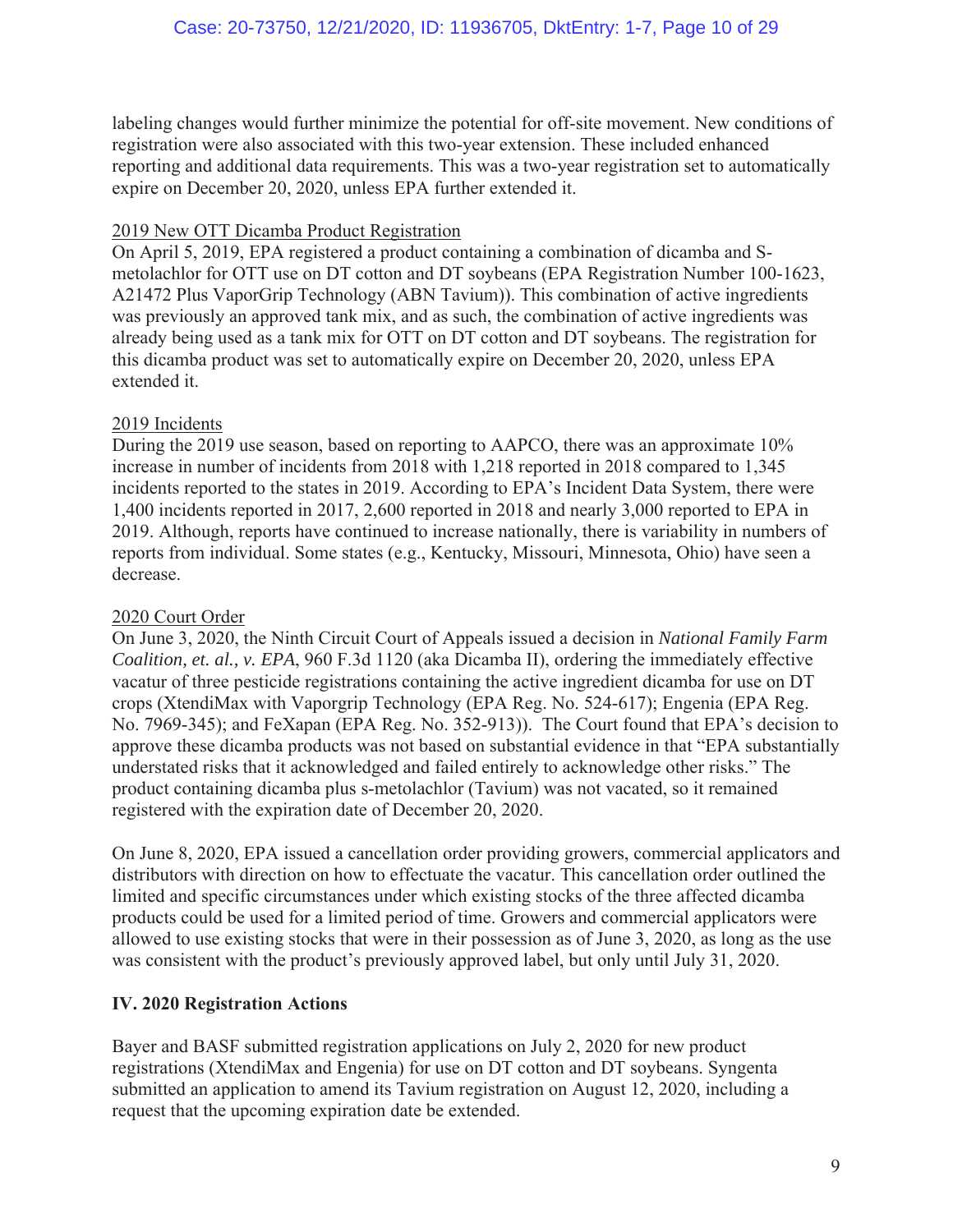The documents supporting the decision to grant these applications can be found in docket number EPA-HQ-OPP-2020-0492 at regulations.gov. In coming to its decision, EPA's record includes consideration of earlier submitted relevant studies and information as well as new studies and information received post the earlier registration actions. Therefore, some documents that were considered in earlier registration actions are referenced in these new supporting documents.

#### **V. Stakeholder Feedback**

The Agency received comments from various stakeholders in the form of calls, emails, and letters concerning the use of dicamba on DT cotton and DT soybeans. The comments were both in favor of and opposed to the continued or renewed registration of dicamba for pre- and postemergent use on DT cotton and DT soybeans.

Included in these comments was correspondence from a variety of stakeholders seeking to share their experience with dicamba, including state agencies, farm bureaus, industry, growers, nongovernmental organizations, academia, congressional committees, and Members of Congress. These correspondences can be found in the document titled *2020 Dicamba Decision Comments* on regulations.gov in Docket ID: EPA-HQ-OPP-2020-0492. The information provided different viewpoints, and EPA considered these comments prior to approving these registration actions.

Many letters representing significant economic sectors strongly encouraged EPA to register these products. These letters indicated that growers need as many tools as possible and that dicamba for use in DT cotton and soybean is critically important to combat troublesome weeds (Palmer amaranth). Some of the letters provided information about the adoption rate of this technology as an indicator of importance to growers and how regulation can hamper the development of new technologies to help growers control weeds. As of October 19, 2020, examples of letters received were from *agricultural coalitions* from the states of: Alabama, Georgia, Kansas, Mississippi, Nebraska, Virginia; *seed dealers/Co-Ops*: Beck's Hybrids, LG Seeds, Wilbur-Ellis, Proseed, Latham High-Tech Seeds; c*ommodity groups*: National Cotton Council (NCC), American Soybean Association (ASA), Georgia Cotton Commission, Plains Cotton Growers, American Seed Trade Association; *commercial applicator groups:* Southern Crop Protection Association (SCPA); *registrant representatives:* Crop Life America; *governmental entities*: Iowa Department of Agriculture and Land Stewardship, Kansas Department of Agriculture, Pennsylvania Department of Agriculture, the Governor of Nebraska, the U.S. House of Representatives Committee on Agriculture, and Members of Congress; and *state organizations*: the National Association of State Department of Agriculture (NASDA) and American Association of Pest Control Officials (AAPCO). There were also letters from various individuals, including one academic who stated that the DT system is an important tool, but there have been incidents despite mitigation measures, and additional control measures should be considered (Hartzler).

Letters from other stakeholders provided varying details describing incidents and views on the nature of incident reporting, including possible underreporting. These letters describe damage to vineyards, non-DT soybeans, and numerous species of trees and other broadleaf herbaceous plants. These incidents were documented on small farms, residential areas, public lands (*e.g.*, parks, natural areas, wildlife refuges), industrial landscapes (*e.g.*, cemeteries and business store fronts) and roadsides. Additionally, the issue of "right to farm" was raised (*i.e.*, growers have the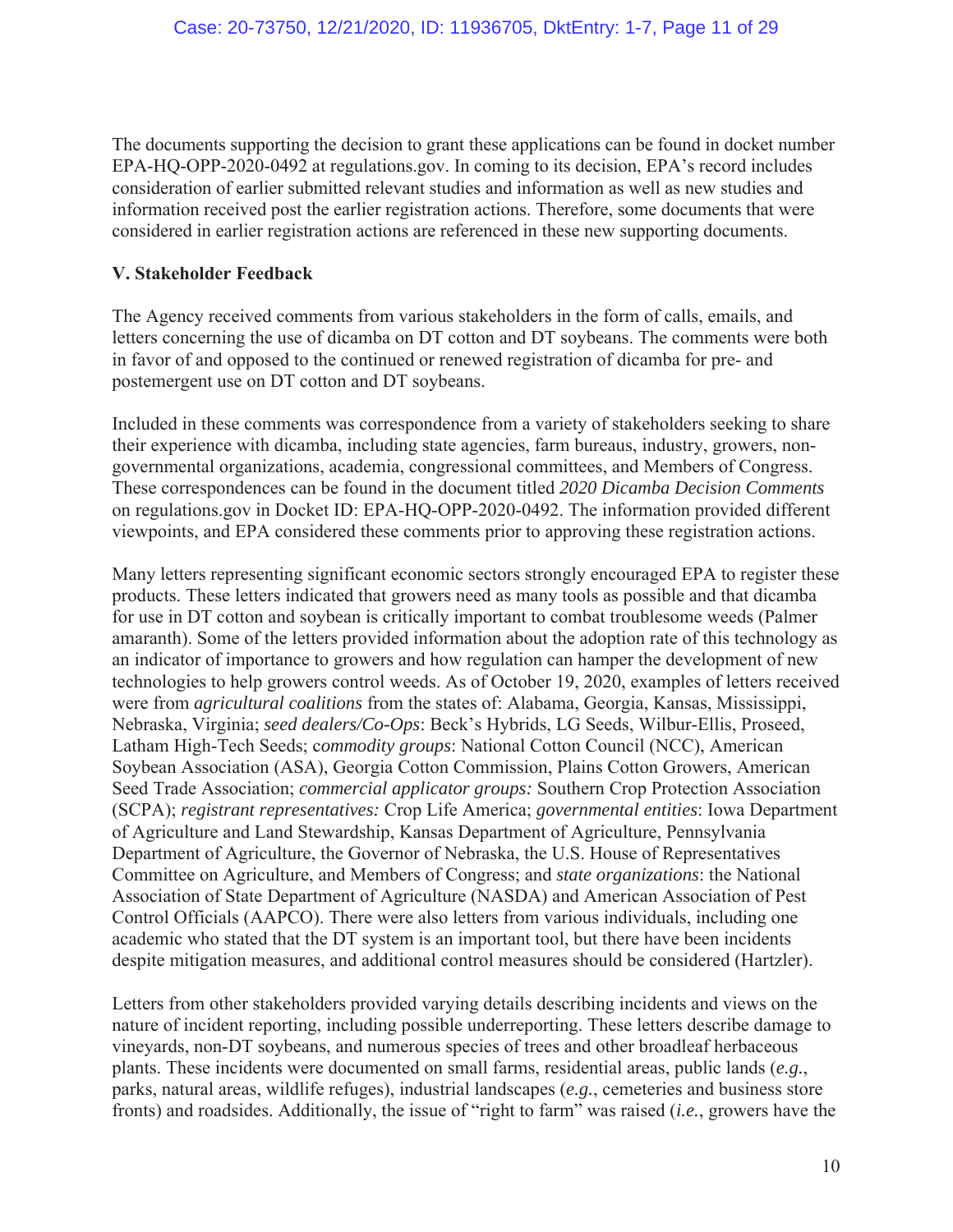right to grow crops without concern for loss or damage to an organic or sensitive crop because of offsite movement of dicamba). In addition to concerns about effects to single-season crops, letters also cited concerns about long-term economic impacts of dicamba damage to orchards and vineyards. These letters were received from a *coalition* for specialty crop growers (Save our Crops Coalition); *non-governmental organizations*: Audubon Arkansas, National Wildlife Federation, Prairie Rivers Network, The Land Connection, and Center of Food Safety; a *state organization*: American Association of Pest Control Officials (AAPCO); and various individuals.

#### **VI. Risk Assessments**

#### **A. Human Health**

The potential for human health risks from OTT uses of dicamba was first assessed in March  $2016<sup>9</sup>$ . At that time, EPA found the toxicology database for dicamba complete and sufficient for assessing the toxicity and characterizing the hazard of dicamba.

In 2020, EPA became aware of mutagenicity studies not previously submitted as well as a new dicamba epidemiology study conducted as part of the Agricultural Health Study (AHS).<sup>10</sup> The AHS study reported an association between dicamba exposure in pesticide applicators and increased risk of liver and intrahepatic bile duct cancer. EPA reviewed this study and identified several deficiencies. EPA notes an earlier incident/epidemiological memorandum<sup>11</sup> that reviewed a study which investigated cancer incidence among pesticide applicators exposed to dicamba which concluded that "Exposure was not associated with overall cancer incidence nor were there strong associations with any specific type of cancer." The AHS study does not alter EPA's earlier findings because it does not provide any additional information, therefore, the EPA human health risk conclusions for dicamba remain unchanged since the original assessment in 2016.

Several additional studies addressing dicamba mutagenicity were also reviewed in 2020, including two comet assays, a kinetics assay, and a transgenic mouse assay. The results do not impact or change the current cancer classification or risk conclusions for dicamba, which are summarized in the document *Dicamba: Consideration of Newly Submitted Mutagenicity Data and Human Health Risk Assessment Summary* (available on regulations.gov, Docket ID: EPA-HQ-OPP-2020-0492). Because there was no change in EPA's cancer classification as "*Not Likely to be Carcinogenic to Humans*," EPA determined that no additional human-health focused control measures were necessary for these actions.

#### **B. Ecological**

<sup>9</sup> See *Dicamba and Dicamba BAPMA Salt: Human Health Risk Assessment for Proposed Section 3 New Uses on Dicamba-tolerant Cotton and Soybean* (available on regulations.gov, Docket ID: EPA-HQ-OPP-2016-0187)

<sup>&</sup>lt;sup>11</sup> See Dicamba: Tier I (Scoping) Review of Human Incidents and Epidemiology (available on regulations.gov, Docket ID: EPA-HQ-OPP-2016-0223)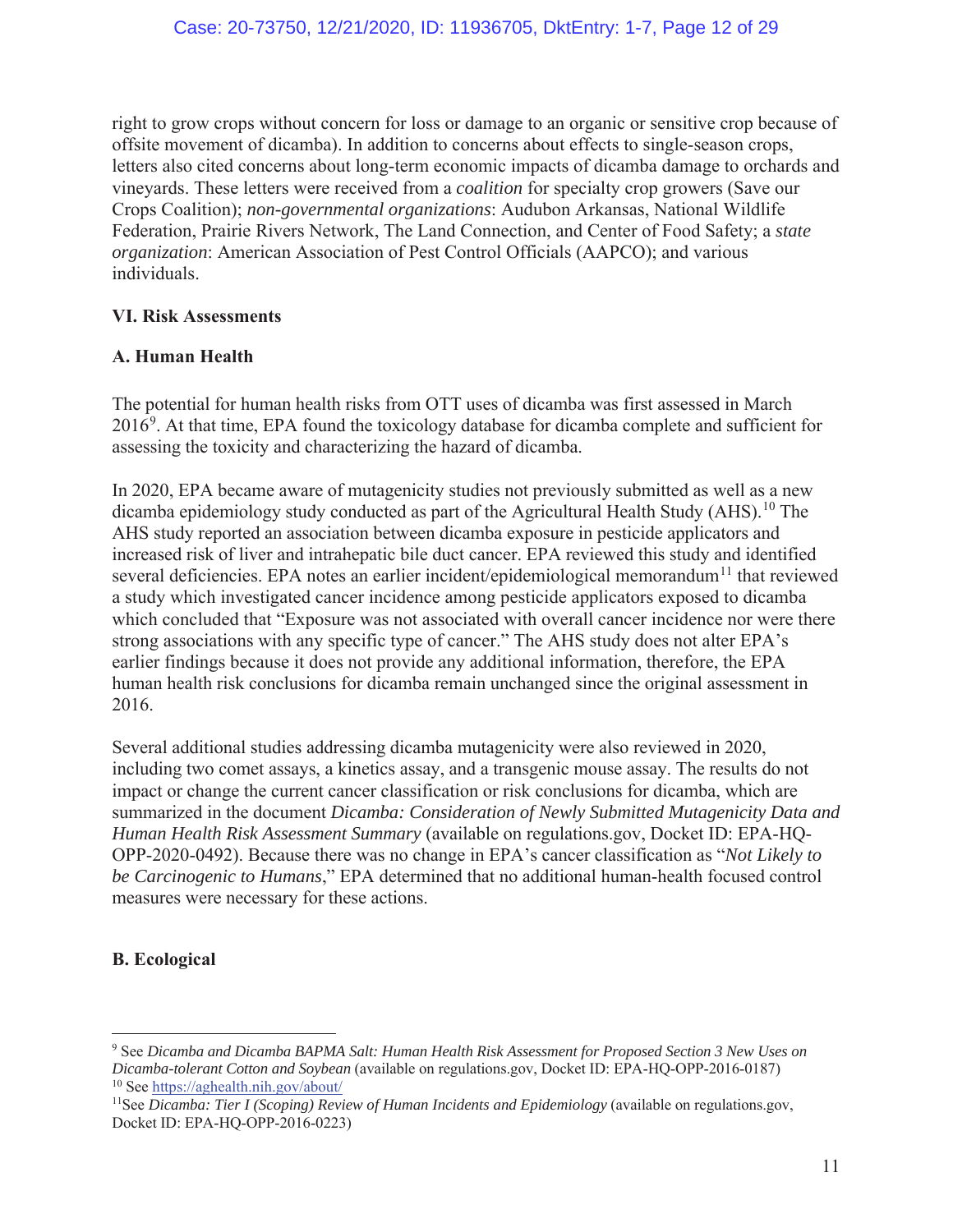A summary of the environmental fate and ecological effects, and potential environmental risks from the pre- and postemergent uses of dicamba on DT cotton and DT soybeans is provided below. The full assessment can be found in EPA's *2020 Ecological Assessment of Dicamba Use on Dicamba-Tolerant (DT) Cotton and Soybean Including Effects Determinations for Federally Listed Threatened and Endangered Species* (available on regulations.gov, Docket ID: EPA-HQ-OPP-2020-0492).

The ecological assessment for these registration actions included a screening-level risk assessment for the pre- and post-emergent uses of dicamba on DT cotton and DT soybeans. The Agency also included species-specific assessments for threatened and endangered (hereafter referred to as "listed") species present within the 34 states approved in these registration actions (Alabama, Arizona, Arkansas, Colorado, Delaware, Florida, Georgia, Illinois, Iowa, Indiana, Kansas, Kentucky, Louisiana, Maryland, Michigan, Minnesota, Mississippi, Missouri, Nebraska, New Mexico, New Jersey, New York, North Carolina, North Dakota, Ohio, Oklahoma, Pennsylvania, South Carolina, South Dakota, Tennessee, Texas, Virginia, West Virginia and Wisconsin).

Dicamba is an herbicide in the Benzoic Acid family that is used for selective control of emerged broadleaf weeds. In addition to the dicamba parent, the major degradate of toxicological concern produced under anaerobic conditions for all dicamba products is 3,6-dichlorosalicylic acid (DCSA). DCSA is persistent, accounting for  $> 60\%$  of the applied dicamba after a year in an anaerobic laboratory-based environment. DCSA is also formed in aerobic soil under laboratory conditions at a maximum of 17.4% of the applied parent dicamba. DCSA is not persistent when formed under aerobic conditions and degrades roughly at the same rate as the parent dicamba (8.2 days). DCSA is less toxic or equally toxic as the parent for aquatic organisms on an acute basis but may be substantially more toxic on a chronic basis to terrestrial organisms, specifically mammals. Therefore, EPA's assessment considered the parent and its degradate DCSA in the aquatic assessment (with the assumption that dicamba and DCSA are equally toxic), while the terrestrial assessment for mammals considered parent dicamba and DCSA separately.

#### *Ecological Risk Assessment (not including listed species):*

EPA's conservative screening level assessment relies on the risk quotient (RQ) where a measure of exposure is divided by a measure of effect. The RQ is then compare to a Level of Concern (LOC) depending on whether the taxonomic group is located in terrestrial or aquatic habitats and whether the route of exposure is for an acute or chronic exposure duration<sup>12</sup>. EPA's conservative screening level assessment found no risks of concern for: aquatic animals or aquatic plants, or terrestrial animals from the inhalation of volatile emissions of dicamba. For non-listed non-target wildlife located on the treated soybean or cotton field, potential acute dietary risk concerns for birds (on treated soybean and cotton fields; RQs up to 2.1 compared to a LOC of 0.5) and potential dietary chronic risk concerns for birds (treated soybean fields only; dicamba based RQs up to 0.35 and DCSA degradate-based RQs up to 1.7 compared to a LOC of 1), chronic dietary risk concerns for mammals (treated soybean fields only; dicamba-based RQs up to 0.79 and DCSA degradate-based RQs up to 3.3 compared to a LOC of 1) and individual bees and other

<sup>&</sup>lt;sup>12</sup> EPA's Overview of the Ecological Risk Assessment Process in the Office of Pesticide Programs, U.S. Environmental Protection Agency: Endangered and Threatened Species Effects Determinations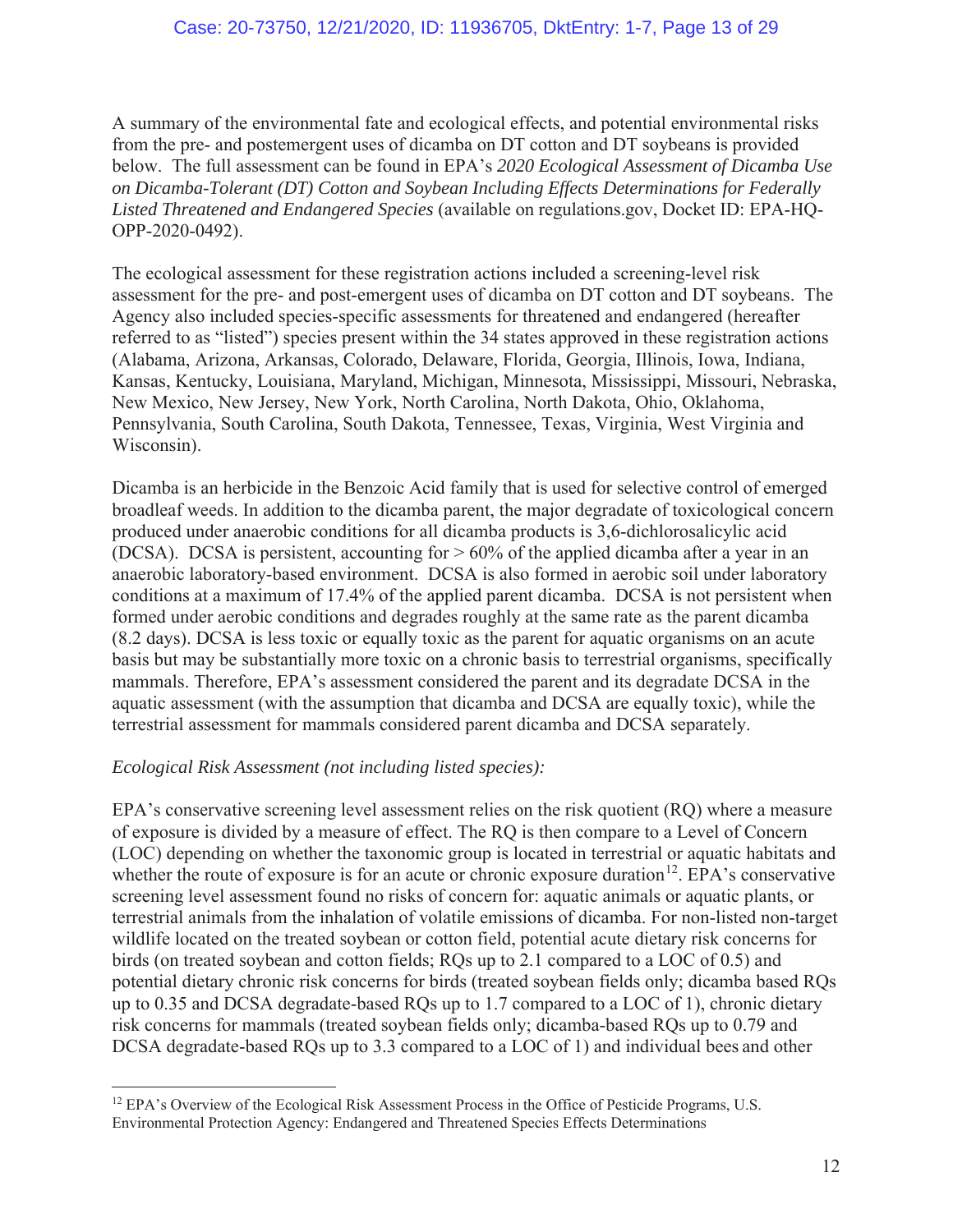terrestrial invertebrates (on treated soybean and cotton fields; RQs 1.3-2.4 compared to a LOC of 1). Given the herbicidal action of dicamba, available laboratory toxicity endpoints, and intended effect of application at the treatment site, risk to nontarget plants within the confines of the treated soybean or cotton field is expected.

#### *Determining Distances to Effects and Appropriate Infield Buffers*

In its assessment, EPA reviewed multiple field-level and laboratory studies from a variety of sources (registrants, academics, and published literature) to conservatively select effects endpoints protective of off-field effects to non-target plants and establish conservative estimates of the potential distances to these endpoints. More information on this is available in the assessment and its associated appendices *2020 Ecological Assessment of Dicamba Use on Dicamba-Tolerant (DT) Cotton and Soybean Including Effects Determinations for Federally Listed Threatened and Endangered Species* (available on regulations.gov, Docket ID: EPA-HQ-OPP-2020-0492).

#### *Spray Drift Evaluation*

EPA's evaluation of the potential for off-field (near field and wide area) transport of dicamba by spray drift and volatility informed the finding that mandatory control measures on the product labeling were necessary to approve these registrations. The product labels list multiple spray drift reduction requirements, including a 240-foot downwind in-field spray drift buffer (i.e., applications may only occur at distance greater than or equal to 240 ft within the downwind boundary of the treated field). This in-field downwind buffer requirement eliminates risk concerns outside of the treated field for non-listed mammals, birds, terrestrial phase herpetic species, and terrestrial invertebrates with greater than 90 percent certainty. The same spray drift requirements (namely the 240 ft in-field buffer) eliminate risk concerns outside of the treated field for conservatively established non-target plant effects to non-listed species with 90 percent certainty.

Use of hooded sprayers also has the potential to reduce spray drift and therefore change what other control measures are necessary to achieve the same results. A hooded sprayer is an example of a drift reduction technology that can cover the entire spray boom and shields pesticide droplets from the wind from the height of release to the canopy reducing the potential for pesticide drift. EPA has received data on tests of a particular hooded sprayer (RedBall 642E) which demonstrated a substantial reduction in spray drift. A limited number of field studies on bare soil and soybean crops were conducted and the data received indicate dicamba drift would be limited to approximately 20 ft from the point of application. These data show great reductions in the possible movement off-field when using this particular hooded sprayer, but based on the limited information provided to EPA, the Agency determined that a 5X safety factor would address the uncertainties with this limited set of data. Therefore, the use of this hooded sprayer would allow the 240-foot in-field spray drift buffer to be reduced to 110 feet and still be protective of non-listed plant species with a high level of confidence (see section IX for discussion of the spray drift buffer zone distance when using hooded sprayers in areas where listed species are present). It should be noted that these trials did not evaluate the use of other types of sprayers (alternative hooded broadcast, hooded in-row and layby sprayers) nor did they evaluate the use of a hooded sprayer over cotton crops. As a result, the reductions in buffer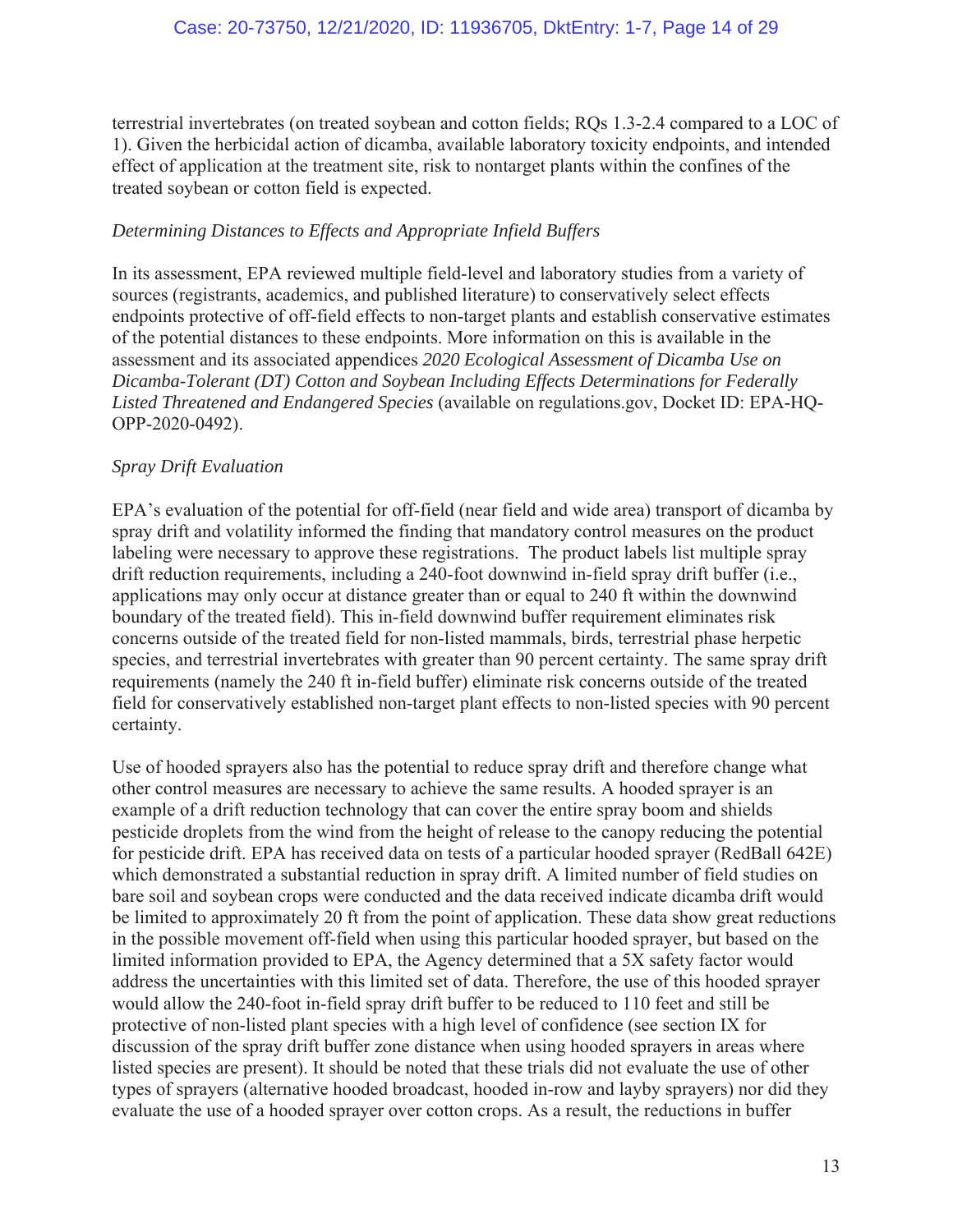distance permitted when using hooded sprayers is limited to this one sprayer for use on soybean crops. Additional brands or models of hooded sprayers can qualify for the reduced downwind buffers for soybeans if they meet the performance standard established by testing according to EPA's approved protocol in comparison to the currently assessed hooded sprayer. Hooded sprayers eligible for the reduced downwind buffers for soybeans will be listed on the registrants' websites; only those hooded sprayers so listed are eligible for the reduced downwind buffers. downwind buffers.

#### *Volatility Evaluation*

Field data using dicamba products for use on DT crops without the addition of any VRAs (pH buffering adjuvants) to tank mixes indicate the potential for risk to non-target non-listed terrestrial plants from exposure to volatile emissions beyond the field's edge. Importantly, when certain VRAs (pH buffering adjuvants) are included in the tank mix, laboratory and field studies demonstrate much lower dicamba volatility. Based on many studies, EPA determined that the volatile emissions would not go beyond the field's edge with a high degree (89%) of certainty.

An evaluation of incident data, coupled with laboratory and field-based volatility data, shows that avoiding application when air temperatures are favorable to volatility would decrease the conditions that may have led to some dicamba-related non-target plant incidents. The imposition of mandatory application cut-off dates (June  $30<sup>th</sup>$  soybean, July  $30<sup>th</sup>$  cotton) on the product labels reduces the probability of dicamba application on days more favorable for dicamba volatilization. The June 30 and July 30 dates were informed by data on the effect of temperature on volatility. EPA utilized historical incident information and meteorological data to conduct its analysis. First, EPA compared the maximum temperature data on the day of each reported incident and determined that over 94% and 82% of the incidents occurred at temperatures above 75 oF and 80 oF, respectively. EPA then reviewed historical meteorological data to determine the proportion of total days less than  $75^{\circ}$ F and  $80^{\circ}$ F. Based on this analysis, the soybean cut-off of June 30th would mean that application temperatures will be below 80  $\degree$ F between 12% (Texas) to 89% (Minnesota) of the time, and below 75 °F between 3.2% (Texas) to 72% (Minnesota) of the time. The cotton cut-off of July 30th would mean that application temperatures will be below 80 <sup>o</sup>F, between 8% (Florida) to 66% (Virginia) of the time, and below 75 °F between 0.3% (Florida) and 36% (Virginia) of the time. EPA notes that this analysis did not consider the impact of the mandatory VRA (pH buffering adjuvant) combined with the cut-off date.

When considering favorable volatility temperatures in the context of crop planting schedules and meteorological data, labeled dicamba application cutoff dates reduce applications coinciding with temperatures favoring dicamba volatility and by extension incidents. Because the dates are the same in all 34 states and the meteorological data vary across these geographies, the magnitude of the protective certainty of cut-off dates is not uniform across the 34 states, but in no state was the probability of avoiding a threshold temperature on the day of application zero. The use of a cut-off date produced avoidance of applications of dicamba on days with temperatures favoring volatility and is expected to provide protection of both effects at the near field level as well as on scales suggested by available incident data.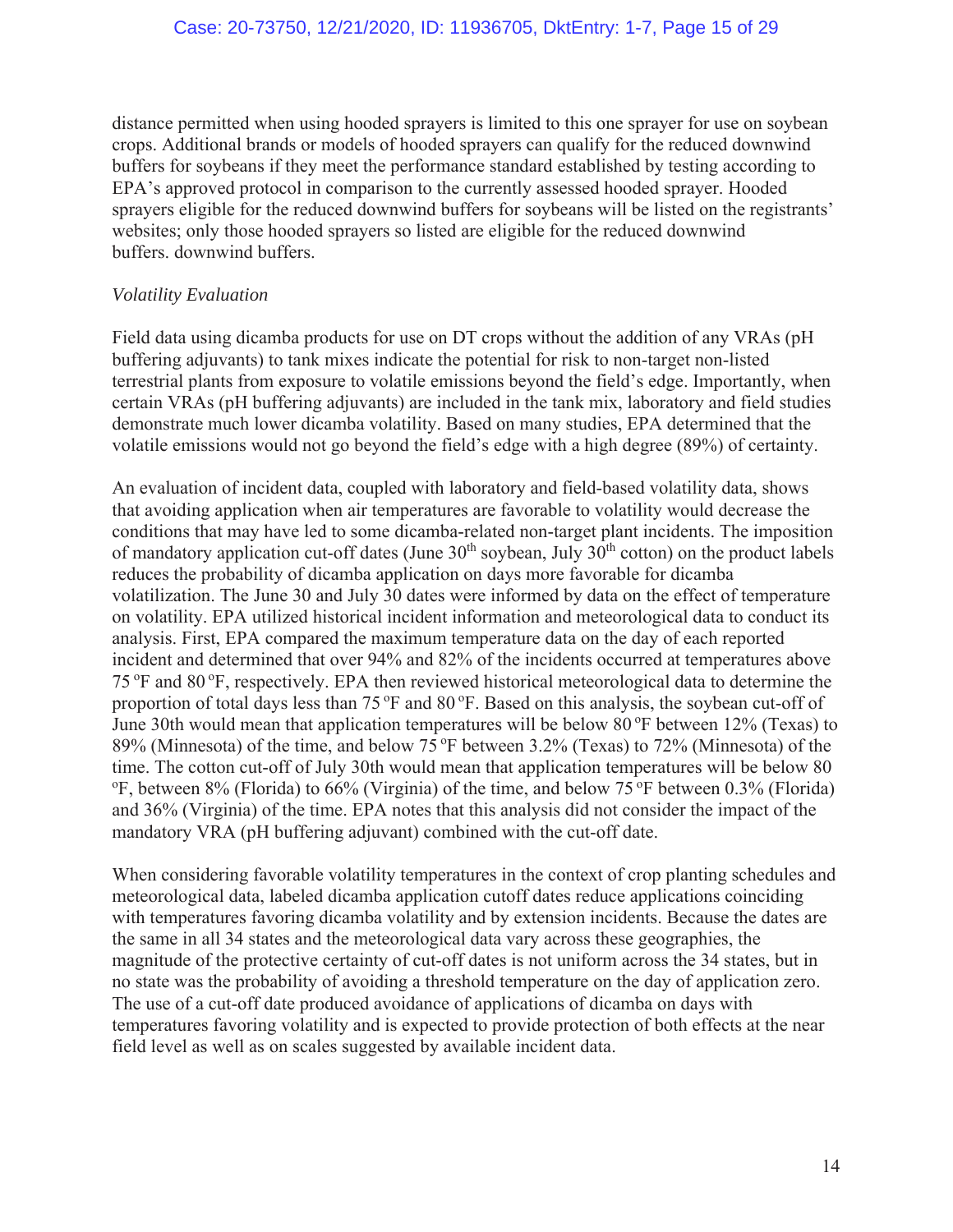#### **VII. Benefits and Impacts Assessments**

In accordance with FIFRA, EPA considers both risks and benefits when considering the registration of a given pesticide. A summary of the assessed benefits of dicamba use on DT cotton and DT soybeans, and the impacts of these registration actions appears in this section. To see EPA's current assessment of the benefits and impacts of dicamba use in DT crops, please refer to *Dicamba Use on Genetically Modified Dicamba-Tolerant (DT) Cotton and Soybean: Incidents and Impacts to Users and Non-Users from Proposed Registrations; Assessment of the Benefits of Dicamba Use in Genetically Modified, Dicamba-Tolerant Soybean Production;* and *Assessment of the Benefits of Dicamba Use in Genetically Modified, Dicamba-Tolerant Cotton Production* (available on regulations.gov, Docket ID: EPA-HQ-OPP-2020- 0492).

#### **A. Benefits of the Registration of Dicamba Use in DT Cotton and DT Soybeans**

Cotton and soybeans are extremely important agricultural commodities in the U.S. USDA estimates the gross value of soybean production at approximately 40 billion dollars in the United States, and the gross value of cotton production at 6.6 billion dollars in the United States.<sup>13</sup> USDA's Economic Research Service describes soybeans as the world's largest source of animal protein feed and the second largest source of vegetable oil and describes cotton as one of the most important textile fibers in the world, accounting for around 25 percent of total world fiber use. The United States is the world's leading soybean producer and second leading exporter, and soybeans comprise about 90% of the United States' oilseed production. Between 2014 and 2017, soybean production, processing, and use, including biodiesel and livestock feed, generated about \$115.8 billion in economic activity, supporting the equivalent of  $280,000$  full-time jobs<sup>14</sup>. The United States is the world's third-largest cotton producer and the leading cotton exporter, accounting for one-third of global trade in raw cotton. Per USDA's Economic Research Service, the U.S. cotton industry accounts for more than \$21 billion in products and services annually, generating more than 125,000 jobs in the industry sectors from farm to textile mill. This does not include other jobs that may be created further in the supply chain.

Soybean and cotton growers throughout the United States continue to experience crop yield and economic losses due to the prevalence of herbicide-resistant weed biotypes. For example, when glyphosate resistant weeds were present in soybeans there was a reduction of \$22.50 or 14% of total returns per planted acres. Herbicide resistance has become a significant financial, production and pest management issue for many cotton and soybean growers, and agriculture as an industry.

The significant adoption of DT technology is directly responsive to the need to prevent economic losses, and these products benefit soybean and cotton growers. In some states (i.e., Mississippi), DT soybean may account for nearly 80% of planted acres; however, nationally, ERS shows a 41% adoption rate in 2018, which is similar to the adoption rate in the primary states producing

<sup>&</sup>lt;sup>13</sup> USDA/NASS. 2020. Quick Stats, searchable database. Query for acreage, production, and value, by state, 2014-2018. Available at www.nass.usda.gov/Data\_and\_Statistics/index.php. Accessed March 2020. <sup>14</sup> LMC International Ltd. 2019. The Economic Impact of U.S. Soybeans and End Products on the U.S. Economy,

Report for the United Soybean Board and National Oilseed Processors Association, November. Available at http://www.nopa.org/wp-content/uploads/2020/03/LMC\_U.S.-Soy-Economic-Impact-Study-for-USB\_FINAL-31320.pdf. Accessed October 2020.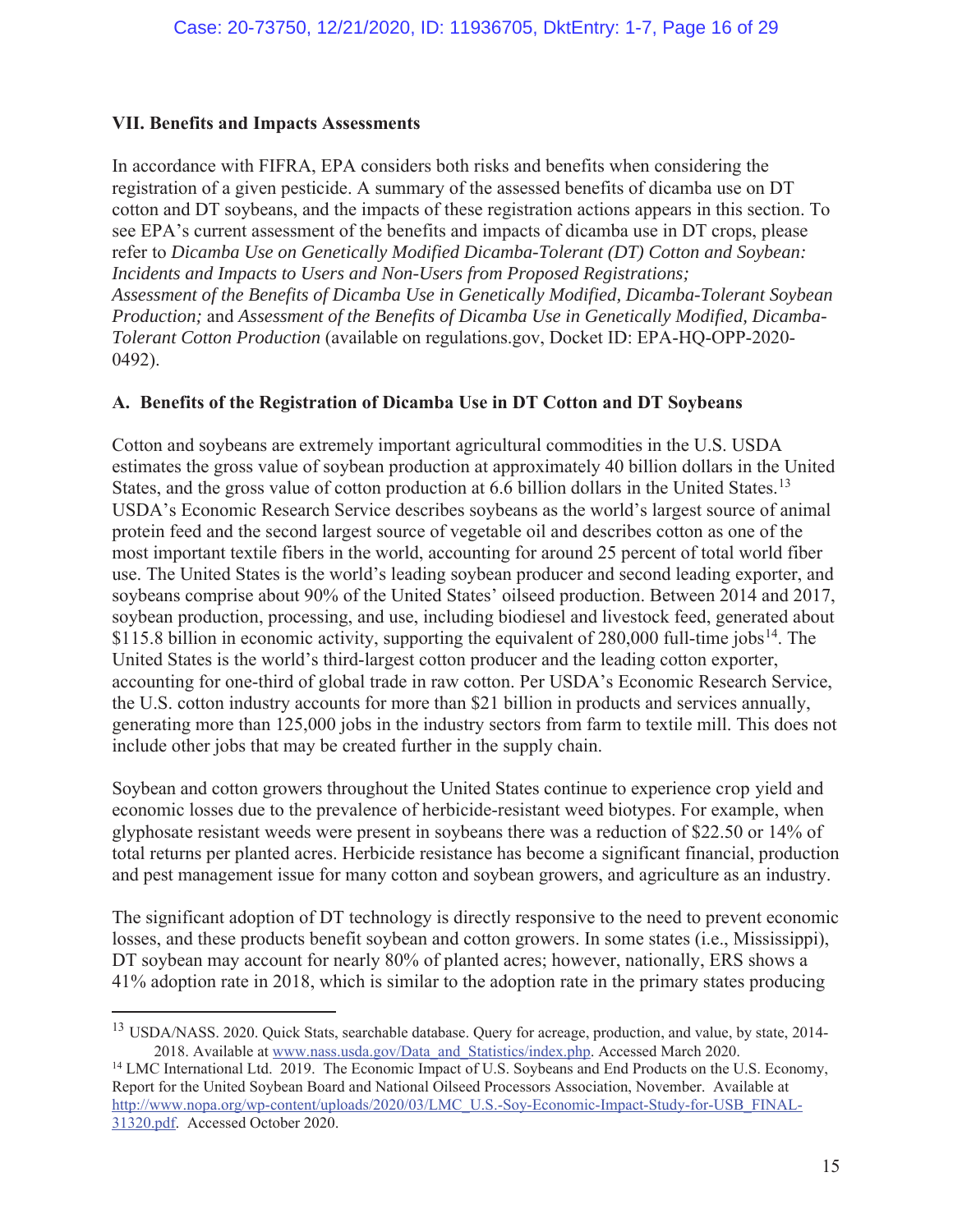soybean (e.g., Illinois, Indiana and Iowa)<sup>15</sup>. ERS shows a DT adoption rate of  $69\%$  in cotton in 2019<sup>15</sup>. However, DT soybean or cotton provides growers with the option of using dicamba, but not all of those growers will ultimately apply dicamba. In 2017 and 2018, growers used dicamba on 8% and 17% of all U.S. soybean and cotton acres prior to crop emergence, respectively, and on 17% and 34% of all U.S. soybean and cotton acres after crop emergence, respectively.<sup>16</sup> Dicamba is primarily used to target herbicide-resistant Palmer amaranth, waterhemp, kochia, ragweed, and marestail in soybeans, and herbicide-resistant Palmer amaranth and redroot pigweed in cotton, and is effective at controlling a wide range of broadleaf weed species.

For areas where dicamba products cannot be used on DT cotton and DT soybeans, there are effective alternative weed control programs currently available for the control of problematic broadleaf weeds in cotton and soybeans. However, the number of postemergence herbicide options is very limited; therefore, cotton and soybean growers can benefit from the registration of dicamba for use in DT cotton and DT soybean. The dicamba tolerant system was created to address weed populations with resistance to glyphosate (Weed Science Society of America [WSSA] Group 9 herbicide), ALS (acetolactate synthase) inhibitor herbicides (WSSA Group 2) and PPO (protoporphyrinogen oxidase) inhibitor herbicides (WSSA group 14). The registration of dicamba in DT cotton and DT soybean will give growers additional flexibility for managing herbicide-resistant weed populations, thereby prolonging the effectiveness of currently available control options for herbicide-resistant weed species.

In addition to post emergence application, dicamba in DT cotton and DT soybean has utility prior to crop emergence. Older, more volatile dicamba products allow preemergent use, but only with a preplant restriction of a specified number of days and rainfall or irrigation water between dicamba application and planting to avoid crop injury. Because DT crops are tolerant of dicamba, these crops do not require preplant restrictions that would otherwise be required to protect emerging soybean and cotton from dicamba damage; this provides greater flexibility to growers.

In soybean, a postemergence dicamba-based herbicide program may be less expensive than alternative herbicide programs. A postemergence dicamba program may reduce grower costs by \$12-\$14 per acre (4%-7% of grower net operating revenue, depending on region), not including the cost of adjuvants or of other mitigation measures relative to some herbicide programs (e.g., a 2,4-D based program). Growers who chose a glufosinate program could see similar costs to the postemergence dicamba program. In cotton, relative to other alternative herbicide programs, postemergence dicamba may reduce grower costs by \$8-\$14 per acre (5%-10% of grower net operating revenue), not including the cost of adjuvants or of other mitigation measures. Seed costs and rebates offered by seed and chemical manufacturers can affect the overall cost of the herbicide program, as can the additional costs of adjuvants.

In certain locations performance of dicamba has been poor owing to dicamba-resistant weed populations. In areas where Palmer amaranth is exhibiting decreased susceptibility to dicamba, additional herbicide applications or other weed management measures may be

<sup>&</sup>lt;sup>15</sup> USDA ERS (United States Department of Agriculture, Economic Research Service), 2020. Special tabulation, based on the Agricultural Resources Management Survey: Crop Production Practices data. Compiled by Dodson, Laura.

<sup>16</sup> Source: Kynetec, 2019.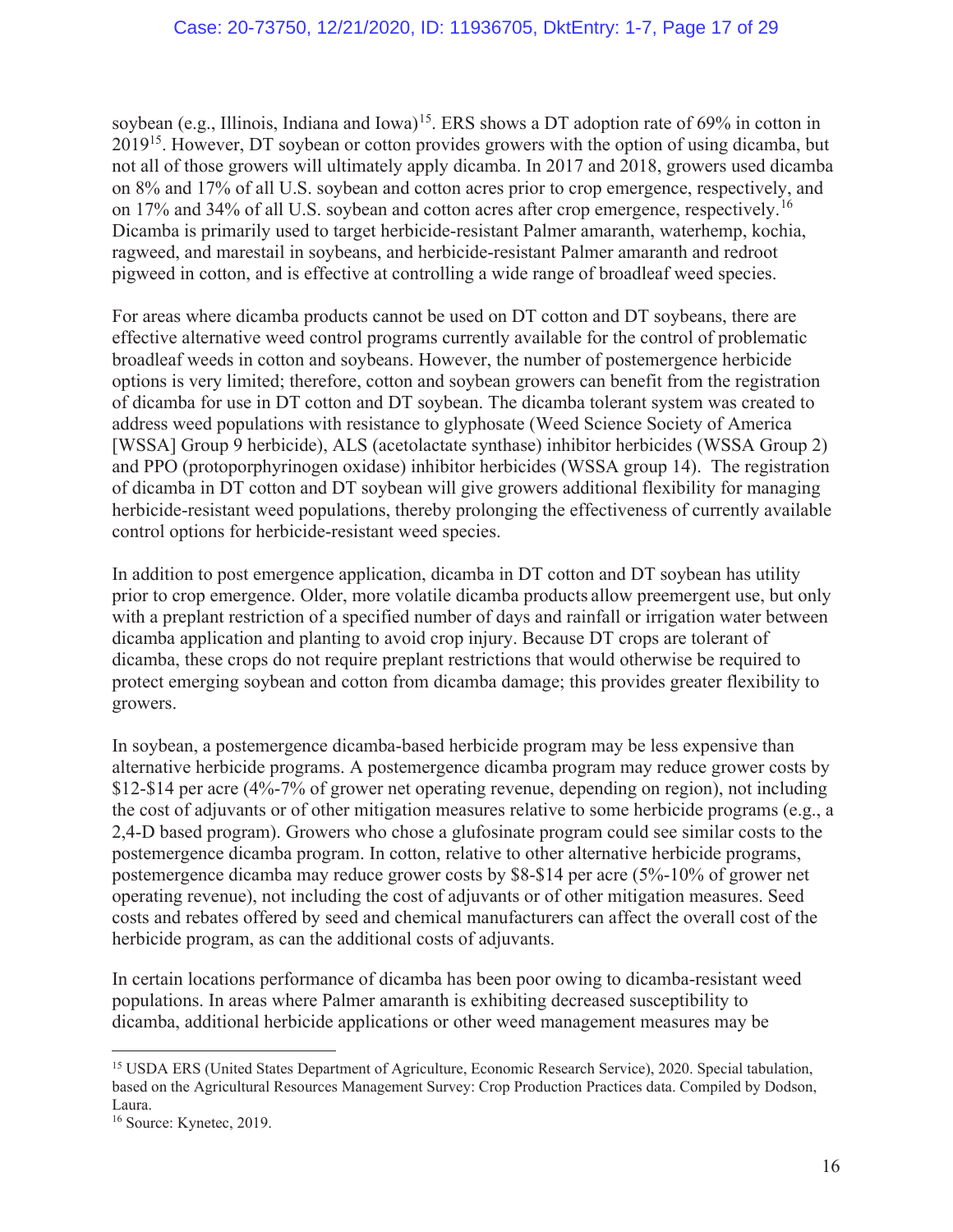necessary to achieve adequate weed control where species are experiencing decreased susceptibility, increasing the cost of the postemergence dicamba program.

Considering all the information, the Agency concludes that the registration of dicamba for use in DT cotton and DT soybeans will provide growers of these crops with additional flexibility in choosing products to manage difficult to control broadleaf weeds during the crop growing season. In cases where there are herbicide-resistant weeds, the Agency finds there are few alternative postemergent herbicides available for users.

Based on experience, resistance occurs over time and can be expected for many pesticides. When dicamba resistance spreads, the benefits of dicamba in DT cotton and DT soybean will decrease, with decreased benefits concentrated in those areas where dicamba-resistant broadleaf weed species are established. The Herbicide Resistance Management (HRM) plan required as part of each registration is designed to preserve the efficacy and benefit of this important weed management tool. EPA believes such plans, including proactive information sharing, represent the best strategy for managing resistance because they are consistent with recommendations from experts in the field. These plans include enhanced notification and reporting requirements, additional education and training requirements, and follow up measures to contain and control as best as possible the spread of populations identified as resistant or likely to be resistant.

#### **B. Impacts Assessment**

#### *Impacts of Registration to Non-Users of Dicamba:*

EPA finds negative impacts to non-users from the registration of these OTT dicamba products will be minimal due to the new control measures addressing drift and volatility. Incidents of plant damage consistent with exposure to dicamba have been documented in a variety of sensitive crops including non-DT soybean, fruit trees, and vegetables. The level of damage is variable and may range from slight leaf cupping to plant death. The level of damage depends on the magnitude and length of exposure, the number of times exposed, the growth stage of the affected plants when exposure occurs, and the response of the injured plant after exposure. Not all of the reports of alleged dicamba damage are associated with yield loss.

Without appropriate controls, the impacts of offsite movement to non-users may be substantial. High value crops may suffer yield and quality losses, organic growers could lose organic certification, research and crop breeding programs could be disrupted, and plantings in residential areas (e.g., home gardens) and landscapes could be damaged. Offsite movement of dicamba from products registered for use on DT crops that injures adjacent crops has resulted in conflict between neighbors. Injured parties may make reports to state authorities or sue for damages. State lead agencies have been receiving drift complaint calls; all of this may create social impacts which EPA is obligated to consider under FIFRA. EPA approved a suite of control measures to ensure dicamba stays on the treated field, addressing offsite movement and therefore the likelihood of damage.

Overall, negative impacts to non-users from the registration of these OTT dicamba products will be minimal, as the mandatory control measures give EPA a 90% confidence that there will be no offsite movement of dicamba. Some measures only address one type of offsite movement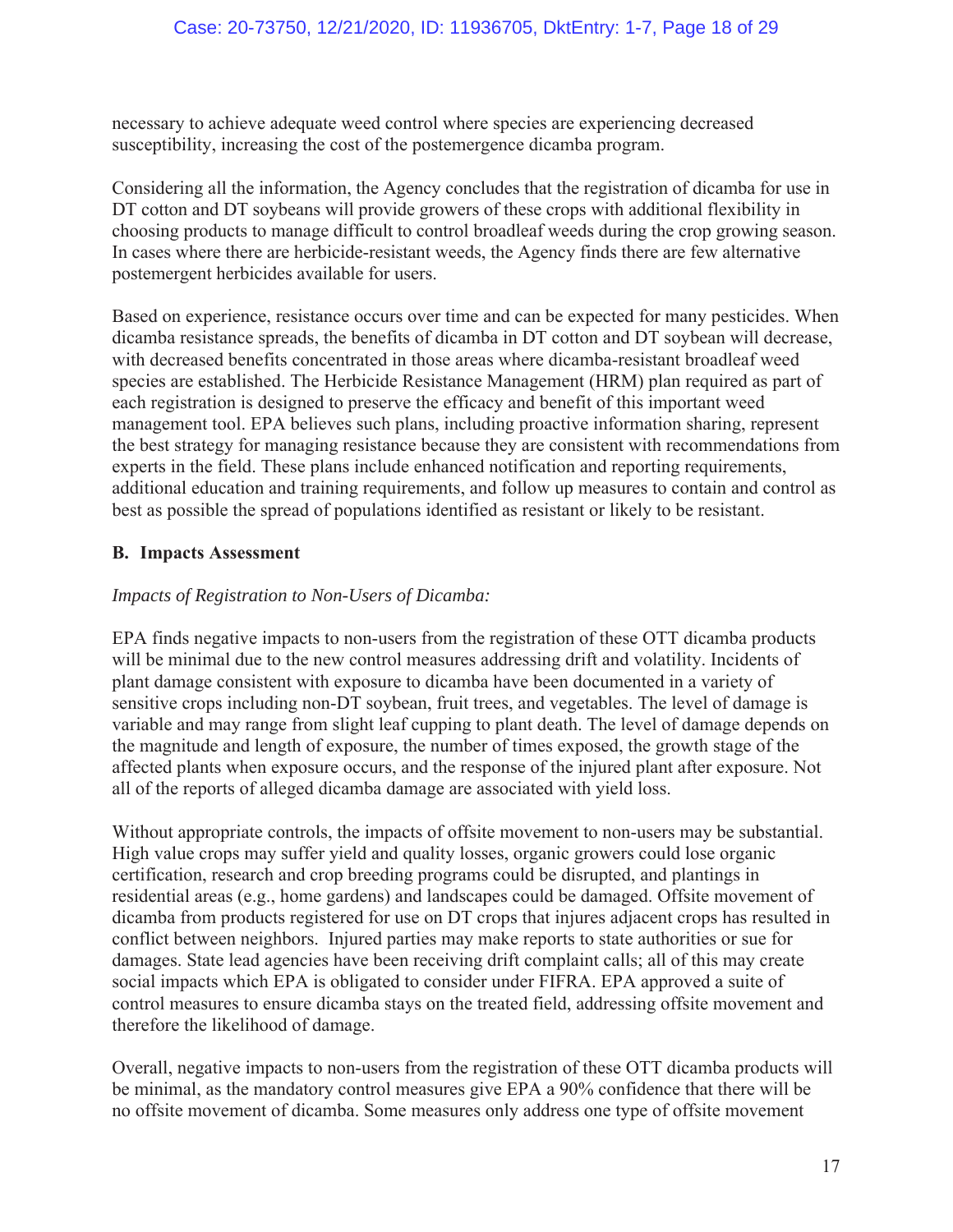(e.g*.*, volatility) while others may address both volatility and particle drift. When used in combination as required, the suite of control measures has been determined to be protective with 90% confidence.

For example, the calendar-based application restriction (no applications are allowed after June  $30<sup>th</sup>$  in soybeans and after July  $30<sup>th</sup>$  in cotton) is intended to limit applications of OTT dicamba to earlier in the growing season when temperatures are more likely to be cooler than later in the season. In addition, earlier application can reduce risks because sensitive plants in adjacent areas may not be in their most vulnerable growth stage. The calendar cut-off dates, in combination with the mandatory use of the VRA (pH buffering adjuvant), addresses offsite movement from volatility. While varying temperatures do not have an impact on spray drift, the calendar cut-off addresses the potential risk from spray drift, because applications are not allowed to be made later in the season when nearby plants are likely in their reproductive stages and are more sensitive. Spray drift is also addressed by important control measures including limitations regarding wind speed, spray droplet size, spray nozzles, and an infield buffer downwind of the treatment area. When fewer incidents result from volatility and spray drift, more sustainable use is achieved, preserving states' limited investigation resources.

#### *Impacts of Control Measures to Users:*

Having separate product labels for just DT soybean and DT cotton will simplify use for users and improve compliance. Several of the control measures on the newly registered product labels may increase applicator/grower costs and may involve more elaborate user practices than similar herbicides. For instance, cutoff dates may prevent some growers from making applications for late season weed control. Mandatory use of adjuvants (VRAs/pH buffering adjuvants and drift reducing agents) have the potential to increase per-acre costs. Infield buffers will complicate weed control in the field and adjacent to the field borders. For example, there may be limited approved alternate herbicides for weed management within the buffer area. Hooded sprayers, if utilized, may benefit growers by reducing the buffer distance, but would increase the time needed to make applications because these sprayers require reduced tractor speeds.

#### **VIII. Registration Decision**

In accordance with FIFRA section  $3(c)(5)$ , EPA must register a pesticide when it finds that the use will not generally cause unreasonable adverse effects<sup>17</sup> on human health or the environment, taking into account the economic, social, and environmental costs and benefits of the use of the pesticide. FIFRA section  $3(c)(5)$  specifically requires approving of a registration if EPA determines:

(A) its composition is such as to warrant the proposed claims for it;

(B) its labeling and other material required to be submitted comply with the requirements of this Act;

(C) it will perform its intended function without unreasonable adverse effects on the environment; and

<sup>&</sup>lt;sup>17</sup> FIFRA section 2(bb) defines, in pertinent part, "unreasonable adverse effects" as "any unreasonable risk to man or the environment, taking into account the economic, social, and environmental costs and benefits of the use of any pesticide…."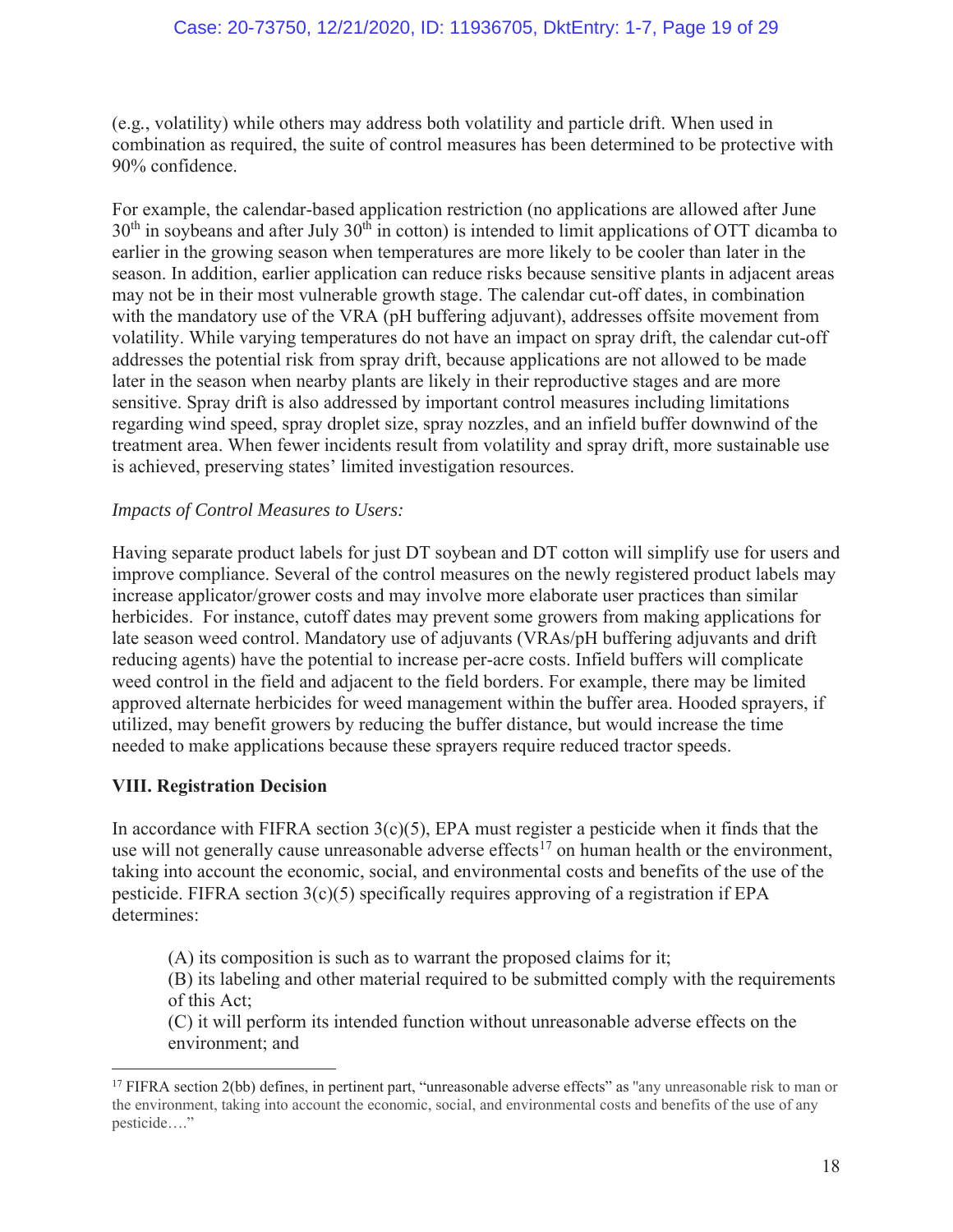(D) when used in accordance with widespread and commonly recognized practice it will not generally cause unreasonable adverse effects on the environment.

EPA reviewed the compositions of all three products and determined that the claims made are warranted and the information supports the approval of the registrations. The labeling from the registrants contains all the necessary requirements and restrictions and complies with the requirements of FIFRA. EPA received studies and other information, necessary to comply with the data requirements for the uses of these products. The Agency also reviewed a large body of data and information to determine how these products have been and will be used to determine the risks and benefits. All of these evaluations informed EPA's determination that registering these products will not generally cause unreasonable adverse effects on the environment when used in accordance with widespread and commonly recognized practice.

In making a determination as to unreasonable adverse effects, EPA is charged with considering the economic, social, and environmental costs and benefits of the use of the pesticide. EPA must determine if the benefits outweigh any potential risks of concern as well as adverse impacts in order for the Agency to determine the product will not generally cause unreasonable adverse effects.

In the case for the use of dicamba on DT soybeans and DT cotton, and in consideration of all best available data and assessment methods, the EPA determines that registering these uses would meet the requirements of FIFRA.

The database submitted to support the assessment of human health risk is sufficient for a full hazard evaluation and is considered complete and adequate to evaluate risks to the general population including infants and children. The Agency has not identified any risks of concern for human health, including all population subgroups, or for occupational handlers. EPA also considered the potential for risks to plants and wildlife, and identified control measures appropriate to address those risks and consideration of benefits and impacts of the use, as discussed in the next section.

#### **A. Addressing Ecological Risk under FIFRA**

In EPA's screening level ecological assessment, the Agency found some risks to certain wildlife on the treated fields. These include birds, mammals, and bees and other invertebrates. These assessments included conservative risk estimates using screening-level assumptions that assume maximum exposures to the birds, mammals, bees and other invertebrates. For example, the risk assessment assumes that the wildlife will forage exclusively in the treated area, which is a conservative assumption and will overestimate risk for the majority of wildlife utilizing agricultural fields.

The risk assessment presumes that if there were non-dicamba tolerant plant species on treated fields, given the herbicidal mode of action of dicamba, those plants would be at risk. Because growers that use dicamba for weed control are managing their fields for the highest level of production of soybean or cotton on their own land, EPA concluded that any non-tolerant plants would be considered a target pest and therefore there would be no non-target plants on the fields, except for the DT crops.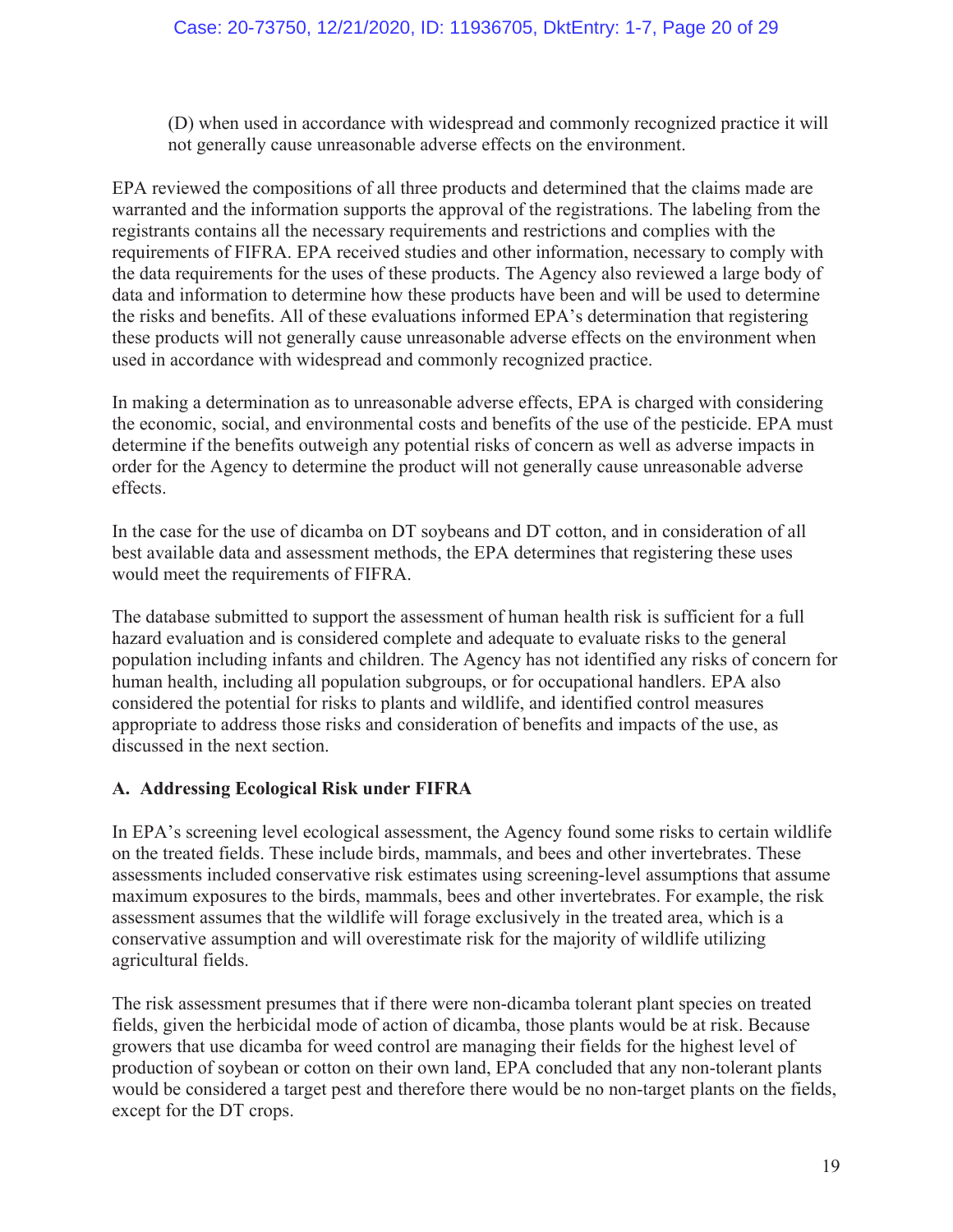Based on the mandatory control measures to address spray drift and volatility, EPA determined that risks are restricted to those individuals in the treated fields and there are no risks of concern for birds, mammals and bees or other invertebrates outside of the field with greater than 90% certainty. EPA identified risks of concern for non-target plants via runoff in adjacent areas. While control measures to address runoff risk to plants are included in the labeling, EPA concluded that these measures reduce but do not eliminate risk. For plant risk from spray drift and volatility, EPA concluded that risks were below levels of concern, taking into account the mandatory control measures, at the 90% and 89% confidence level, respectively, based on conservative plant effects endpoints.

Additionally, in making determinations under FIFRA, EPA considers the benefits in order to determine whether any remaining risks are unreasonable. EPA considered the fact that herbicide resistance has become a significant financial, production and pest-management issue for many cotton and soybean growers and concluded that dicamba will be a cost-effective way to control herbicide-resistant broadleaf weed species and delay the further development of herbicide resistance. Based upon those considerations, EPA has determined that the benefits outweigh the remaining risks to wildlife and plants on treated fields and nearby.

EPA has determined that the mandatory control measures on these registrations address spray drift and volatility. In order to determine the appropriate control measures, the Agency did consider whether there could have been risks of concern outside the treated field without these measures. Over the period in which the OTT uses of dicamba have been available, many reports of off-site movement on agricultural land and alleged crop injury have been received from state agencies, agricultural researchers, and growers. Although not as widely reported, off-site plant damage in natural areas and in residential and commercial properties has also been reported and alleged to have occurred due to off-field transport of dicamba by spray drift and volatility. EPA's registrations have extensive mandatory control measures on the labels to address spray drift and volatilization which are further described below.

An important example of a mandatory control measure is the cutoff date of June 30 and July 30 for the postemergent applications of the dicamba products use in DT soybeans and DT cotton, respectively<sup>18</sup>. Certain conditions that may promote higher volatility, such as higher temperatures, increase as the summer months progress. These conditions may increase the movement of dicamba as a result of an increase in volatility. Prohibiting applications later in the season when temperatures are higher will directly address this issue. In addition, nearby nontarget crops are less likely to be at vulnerable growth stages earlier in the season, so limiting the use of dicamba to early season application will further reduce crop injury in neighboring areas. In the September 2020 AAPCO survey, some states have issued cutoff dates<sup>19</sup> for dicamba OTT

<sup>&</sup>lt;sup>18</sup> EPA considered regional cutoff dates as well as temperature thresholds as alternatives and determined that a nationwide cutoff offers the greatest label clarity.

<sup>&</sup>lt;sup>19</sup> FIFRA section 24(a) allows a state to regulate pesticides more restrictively than EPA under the state's own authority. However, some of the states that have imposed cut-off dates on dicamba uses have done so under section 24(c). Section 24(c) only authorizes states to issue registrations for additional uses of federal registrations to meet special local needs; if states wish to impose further restrictions on the dicamba products, or any other federally registered pesticides, they should do so under section 24(a) of FIFRA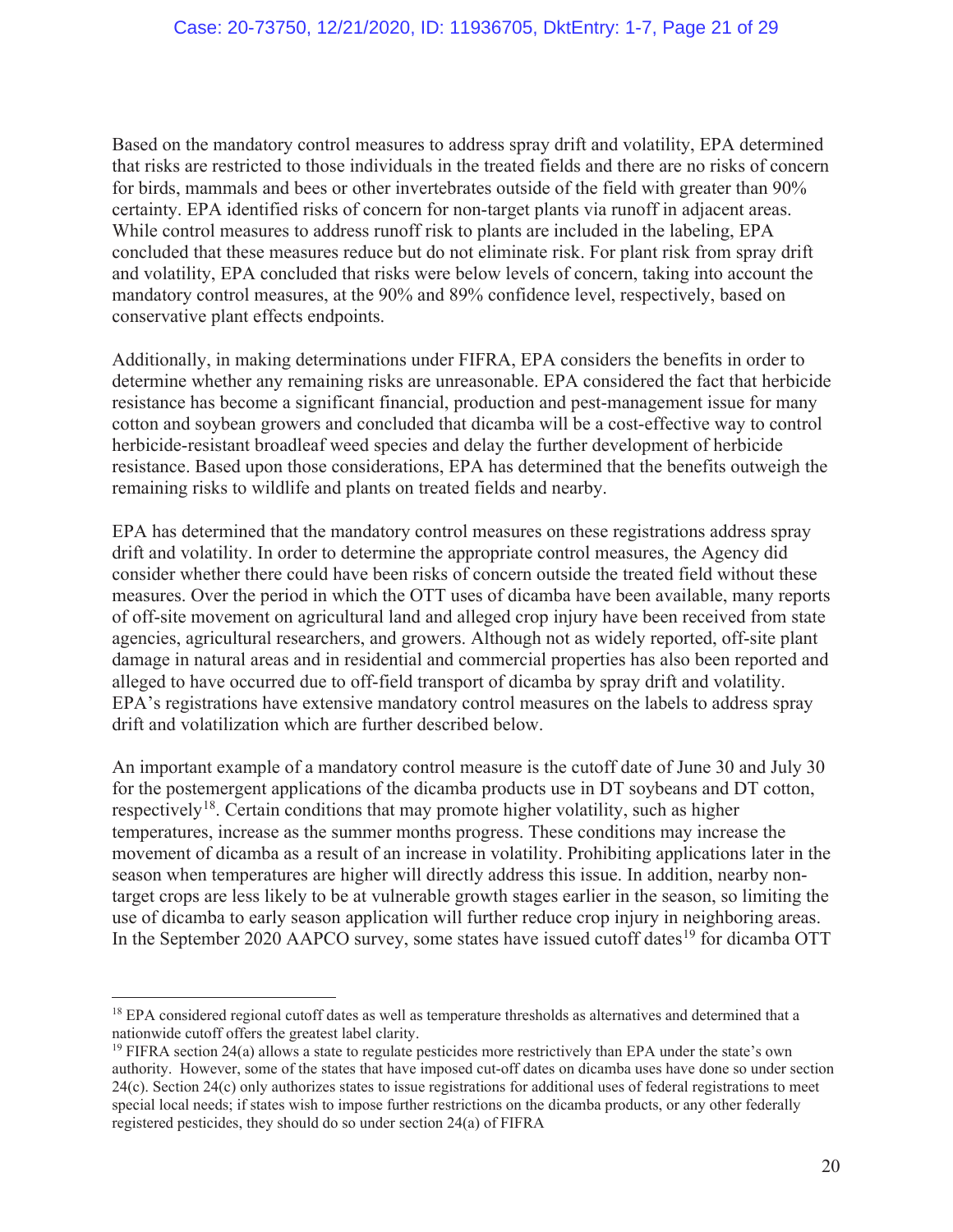use in soybeans in their states and associated the cutoff date with lowering levels of offsite dicamba movement and damage.

To further address volatility, the label requires an important new mandatory control measure requiring users to add an approved VRA (pH buffering adjuvant) to the tank with every application of the product. This results in the spray solution having a higher pH and therefore less volatility. Specific VRAs (pH buffering adjuvants) have been tested with rigorous scientific data that supports this determination. By stabilizing the pH in the spray solution, the lower volatility characteristics of these products are preserved, reducing the risk of pH changes that result in higher volatility with the addition of other components to the spray mix.

Based on rigorous review of all the scientific information, EPA has determined that an increased infield buffer was necessary to address spray drift and to protect non-target plants. Based on conservative regulatory endpoints, these labels include a mandatory downwind buffer of 240 ft (310 ft in areas where it is necessary to protect listed species as described in Section IX).

In addition to the enhanced new control measure approach described above, the labels also involve a simpler format that is easier to understand and follow, which will help to prevent potential misuse of these dicamba products for use on DT crops. Importantly, these products are registered for use on DT soybean and cotton crops only, thereby minimizing the confusion from earlier labels that contained more than just these two DT crops. By restricting use only on DT soybean and cotton crops, the restrictions and requirements of the label can be very straightforward and prominent for the user and make enforcement easier for state regulatory officials. In addition, the labels have been rewritten and reformatted to make the restrictions very clear and apparent, which also clarify the requirements of the label.

Other important control measures will continue to help address risks of damage from off-site movement, such as restricted use classification, strict training and recordkeeping requirements, time-of-day restrictions, and temperature-inversion restrictions. The overlapping risk control measures minimize the potential risks of movement and any associated damage posed by these dicamba products and enable the utilization of a very important tool to control extremely problematic herbicide-resistant weeds.

In addition to the mandatory control measures, EPA is supporting the adoption of the latest drift reducing technology because greater use of such technology could be useful in mitigating risks for a variety of pesticides. As such, and supported by data on soybeans, EPA is allowing the option of using an approved-hooded sprayer with reduced downwind spray drift buffers of 110 ft in areas with no listed species and 240 ft in areas with listed species for soybeans only. These buffer distances were informed by data from field studies showing dicamba drift was confined to approximately 20 feet. Owing to the limited database and to ensure protection, EPA applied conservative safety factors to select 110 ft and 240 ft infield downwind buffers for non-listed species and for listed species, respectively, when using a qualified hooded sprayer on soybeans. As more data becomes available in the future, EPA will consider applications to amend the registrations to allow smaller buffers, and/or to allow reduced buffers for cotton.

On the benefits side of the analysis, use of dicamba on DT soybeans and DT cotton is an important part of a resistance management strategy. Soybeans and cotton are extremely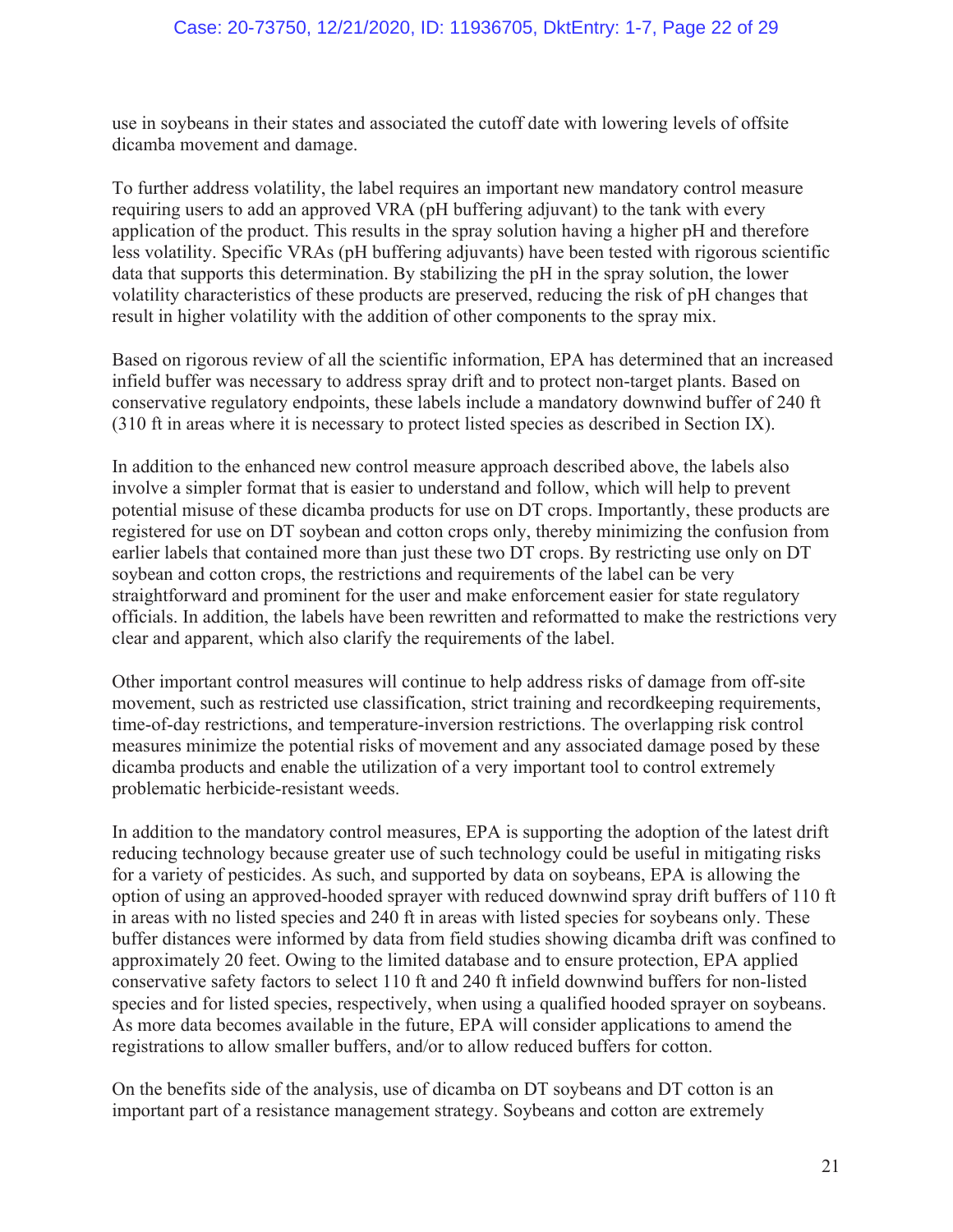important agricultural commodities in the United States and the world. According to the USDA's National Agricultural Statistics Service, soybeans are harvested from approximately 84.8 million acres and cotton is harvested from approximately 9.3 million acres. USDA's Economic Research Service describes soybeans as the world's largest source of animal protein feed and the second largest source of vegetable oil and describes cotton as one of the most important textile fibers in the world, accounting for around 25 percent of total world fiber use. The United States is the world's leading soybean producer and second leading exporter, and soybeans comprise about 90% of the United States' oilseed production. The United States is the world's third-largest cotton producer and the leading cotton exporter, accounting for one-third of global trade in raw cotton. The U.S. cotton industry accounts for more than \$21 billion in products and services annually, generating more than 125,000 jobs in the industry sectors from farm to textile mill. Weed control experts warn that the problem of herbicide resistance is increasing, and that significant economic consequences will continue to increase without effective alternatives for weed control. In addition, the use of dicamba, when used as part of a season-long weed management program that includes preemergence (residual) and postemergence (foliar) herbicides, provides a long-term benefit as a tool to delay resistance of other herbicides as well.

Use of dicamba on DT soybeans and DT cotton is beneficial as it provides an effective tool to treat especially problematic weeds, such as marestail, giant ragweed, common waterhemp, and Palmer amaranth, including glyphosate-resistant biotypes that threaten soybean and cotton production today. For example, when glyphosate resistant weeds were present in soybeans there was a reduction of 14% of total returns per planted acres. By adding an effective tool to combat glyphosate-resistant and other weeds, dicamba can help reduce this difficult weed pressure and aid significantly in production, reducing economic losses to soybean and cotton growers. In addition, effective treatment of glyphosate-resistant weeds can help control the spread of resistance. EPA finds these benefits significant and important for mitigating production and economic losses for these growers.

After weighing the risks of concern mentioned earlier against the benefits of these uses, EPA finds that when the required control measures for these uses are applied, the benefits of the use of the pesticide outweigh the risks. Therefore, registering and renewing these products will not generally cause unreasonable adverse effects on human health or the environment and therefore meets the FIFRA Section  $3(c)(5)$  registration finding for these registrations.

Therefore, EPA will be registering two end use dicamba products (EPA Registration Numbers 264-1210 and 7969-472) and extending the registration for one dicamba product (EPA Registration Number 100-1623), all for applications only on DT cotton and DT soybeans, with an automatic expiration date of December 20, 2025. As part of these registrations and registration extension, EPA is requiring label language as described in Section VII B Label Requirements. When used in accordance with the control measures on the product label, EPA expects that this registration action will not generally cause unreasonable adverse effects to human health or the environment.

#### **B. Label Requirements**

The labels approved by EPA for these products contain certain control measures for dicamba use on DT cotton and DT soybean, including additional control measures to protect listed species. This includes both enforceable as well as advisory statements. The only currently available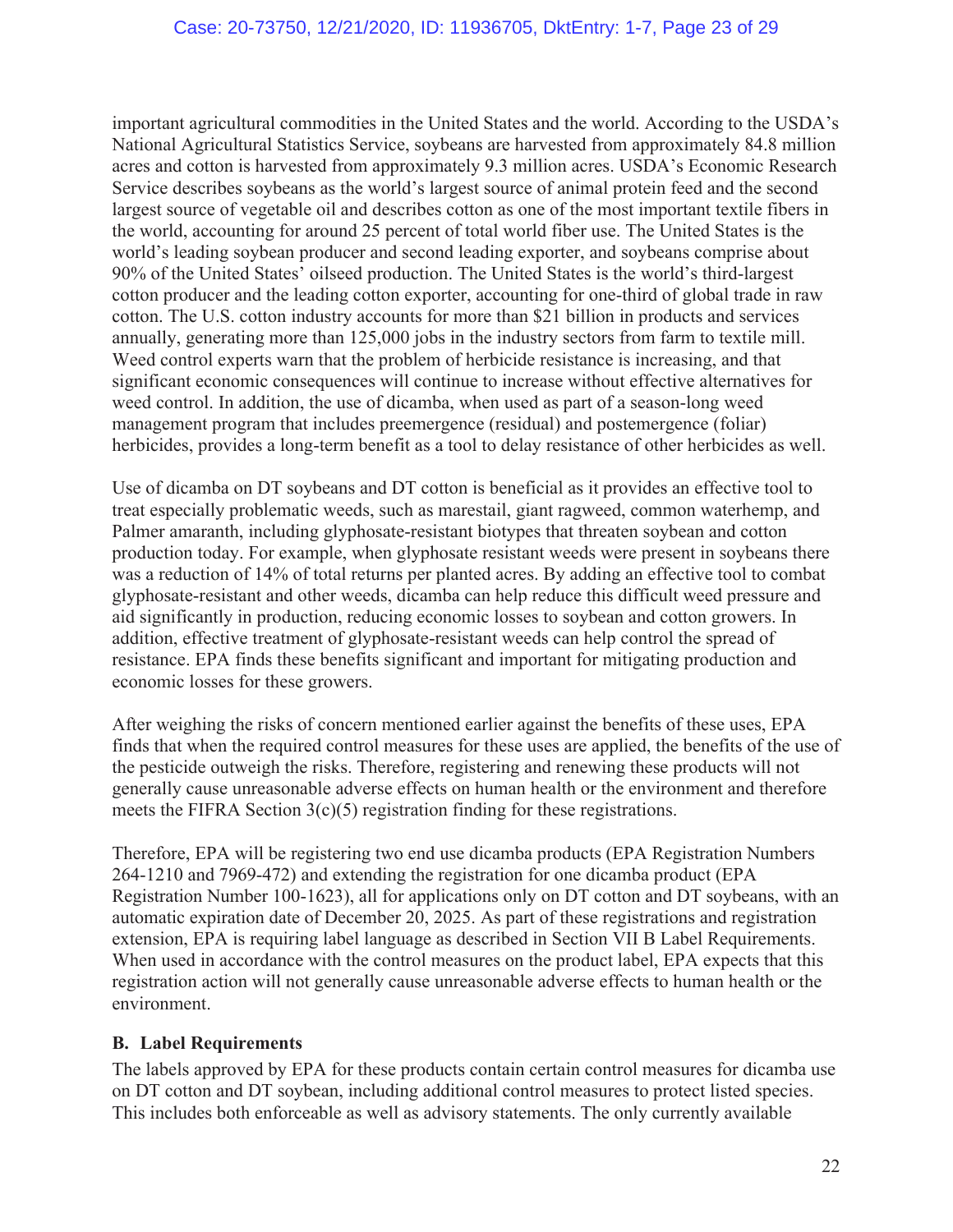#### Case: 20-73750, 12/21/2020, ID: 11936705, DktEntry: 1-7, Page 24 of 29

products for use on DT cotton and DT soybeans are Tavium, XtendiMax, and Engenia (EPA Registration Numbers 100-1623, 264-1210, and 7969-472). The specific labeling requirements for these dicamba product labels with registered uses on DT cotton and DT soybeans are outlined here.

#### *New Registrations are for DT-Crops Only:*

Previous registrations of dicamba for use on DT crops also included label directions for use on many other non-DT crops such as asparagus, corn, turf, sorghum, and sugarcane, including directions for use on non-DT soybeans and DT cotton. This led to complicated and lengthy labeling.

The new approved labeling for Engenia, XtendiMax, and Tavium includes only directions for use on DT cotton and DT soybeans.

#### *Certified Applicator Provision:*

These products are restricted use pesticides (RUP) and include a provision that they may only be used by certified applicators. Because the Agency finds that the complexity of the chemistry warrants ensuring that only the most highly trained individuals apply it, individuals who are not themselves certified applicators may not make an application of dicamba to DT crops, even under the direct supervision of a certified applicator. By ensuring only those individuals with the highest level of pesticide application training may make such applications allowing the tool to be available for growers.

#### *Record Keeping Requirements:*

As RUPs, these products include record keeping requirements that certified applicators must generate as soon as practical but no later than 72 hours after application. The certified applicator must keep these records for a period of two years. In addition to records that certified applicators are already required to keep, records specific to the application of the products for use on DT crops are required, including information concerning the VRA (pH buffering adjuvant) used, application date, proof of training, and infield buffer distances observed.

#### *Mandatory Applicator Training:*

The labels include a dicamba-specific training requirement. Strong training requirements will reduce the likelihood of application errors.

*Mandatory Tank Mix with Volatility Reduction Adjuvant(Agent)/pH Buffering Adjuvant:*  All applications of XtendiMax, Engenia, and Tavium must be applied in a tank mix with an approved VRA (pH buffering adjuvant). Users are directed to a registrant website that lists approved VRAs (pH buffering adjuvant). The proper use of the required VRA (pH buffering adjuvant) is also covered in the mandatory dicamba-specific training.

#### *Calendar Date Cut-off:*

The labels prohibit application after June 30 and July 30 for DT soybeans and DT cotton, respectively. Previous dicamba registrations for DT crop use only allowed use on cotton prior to mid-bloom stage or no more than 60 days after planting, whichever occurs first, and on soybeans prior to beginning bloom (R1 stage) or no more than 45 days after planting, whichever occurs first. To simplify labeling and improve consistency, new restrictions replace these previous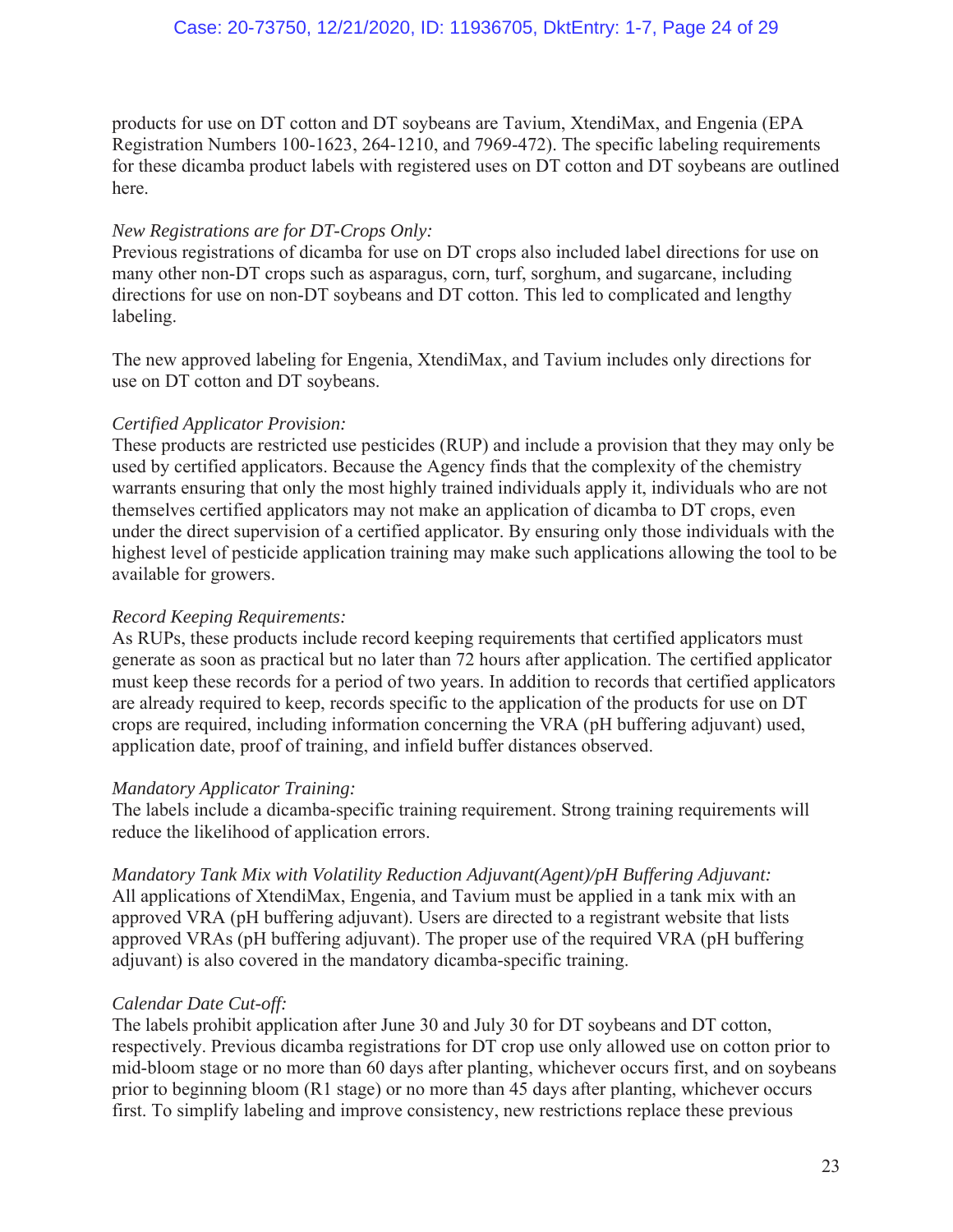prohibitions to address dicamba risk, whereby applications to DT soybeans may not occur after June  $30<sup>th</sup>$ , and applications to DT cotton may not occur after July  $30<sup>th</sup>$ .

#### *Inversion (Sunrise/Sunset Timing) Restriction:*

The labels contain a control measure that prohibits application during temperature inversions, and a time-of-day restriction that requires applicators to only apply between one hour after sunrise and two hours before sunset. This restriction will reduce applications being made at times of day when temperature inversions often occur.

#### *Equipment Clean-out Instructions:*

Poor practices for maintaining pesticide application equipment may lead to cross-contamination. Because even trace amounts of dicamba can cause crop injury, residues that are accidentally left in application equipment can carry over to subsequent applications to non-dicamba tolerant crops. The labels include equipment clean out instructions and advisory language on the subject of application equipment hygiene. Additionally, the training covers equipment cleanout.

#### *Buffers:*

The labeling includes a 240-foot downwind in-field buffer. Also, the labeling includes a Listed Species Protection Requirement of a 310-foot downwind in-field buffer and an omnidirectional in-field buffer of 57 feet in areas where listed species are present. To determine if a particular area is subject to the 310-foot downwind in-field and 57-foot omnidirectional in-field buffer restrictions, applicators must check Bulletins Live! Two (BLT) prior to making an application. Instructions on how to access Bulletins Live! Two are included on the label. EPA is in the process of updating Bulletins Live! Two. In addition, the label allows the optional use of approved hooded sprayers with a 110-foot in-field spray drift buffer, and 240-ft in-field buffer in areas with listed species, for soybeans only. Any approved hooded sprayers will be listed on the registrant websites for each product.

In addition to the in-field buffers described above, in all areas, application is prohibited when sensitive crops or certain plants are immediately downwind.

#### *Advisory Language/Best Management Practices*:

In addition to the mandatory label language, there are advisory statements on factors that can further protect against the potential for off-target movement of dicamba.

#### **C. Terms of Registration**

As part of its decision to register and extend a registration of dicamba for use on DT cotton and DT soybeans, the registrants have agreed to certain terms as elements of the registration. These terms will include monitoring requirements, an herbicide resistance management plan, requirements for adding additional VRAs (pH buffering adjuvants), requirements for adding additional tank mix partners, and requirements for adding hooded sprayers that can be used in order to obtain reduced infield buffer distances.

#### *Monitoring Requirements*

The Agency is specifying various monitoring requirements that will aid EPA in assessing both the market for dicamba products registered for OTT uses and the impacts of the new control measures included in this decision. The Agency's monitoring requirements for dicamba use on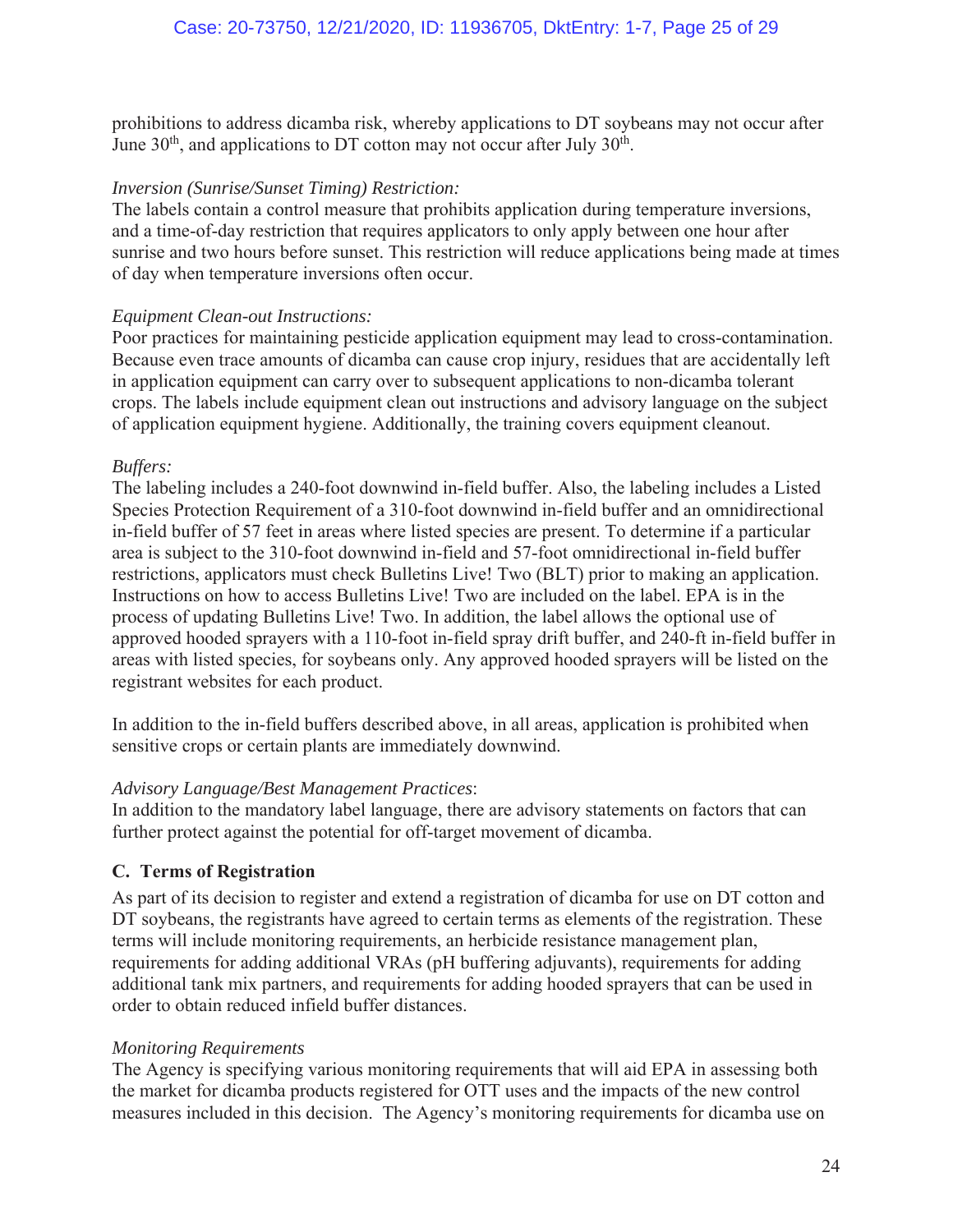DT crops are listed below:

- 1. Enhanced incident reporting that aggregates reports of potential damage to non-target vegetation.
- 2. Information concerning dicamba-resistant weeds and cases of weed control failure.
- 3. Information by state and acres regarding sales of product used for OTT dicamba applications.

#### *Herbicide Resistance Management Plan*

The EPA is issuing this registration with a term that requires the registrants to conduct education and training and maintain an Herbicide Resistance Management (HRM) Plan. The HRM requirements strengthen the notification and reporting requirements, include additional education and training requirements, and requires enhanced follow up measures to contain and control, as best as possible, populations identified as resistant or likely to be resistant. The education program focuses on educating growers on the appropriate use of the products for OTT use on DT crops and the associated dicamba-tolerant seeds. The EPA is requiring that the HRM plan include measures that will reduce the potential for the development of weed resistance, including the investigation of lack of herbicide efficacy, engagement with growers to control and prevent spread of "likely resistance", annual reporting to EPA, reporting of "likely resistance" to other interested parties, and educational programs to provide growers with the best available information on herbicide resistance management.

*Requirements for Additional Volatility-Reduction Adjuvants/Agents (pH Buffering Adjuvants)* The VRAs (pH buffering adjuvants) mandated for use as a tank mix when applying these products have been tested with scientific data to verify their efficacy in reducing off-site movement due to volatility. Because it is critically important to ensure that this reduced volatility is maintained, any additional VRA (pH buffering adjuvants) proposed for this use must also be proven with acceptable testing methods to ensure the same level of volatility-reduction before they can be approved for use. Strict testing protocols are required for this purpose. VRAs (pH buffering adjuvants) that are deemed acceptable after being tested with these protocols may then be added to a website maintained by the registrant that lists the approved options for tank mix partners available for use with their product.

In addition, because the number of VRAs (pH buffering adjuvants) deemed acceptable for these uses may be limited after the initial registration in the immediate future, additional terms are added requiring the registrants to provide assurance that these VRA/pH buffering adjuvants will be available in amounts sufficient to ensure availability for lawful use with all dicamba products released for use on DT crops.

#### *Requirements for Additional Tank Mixes*

Additional components to an application solution are commonly used for a variety of reasons, including reducing costs and increasing efficacy. Because the addition of tank mix partners can affect the drift potential of the resulting spray solution, potential tank mix partners must first be tested with wind tunnel data to ensure that higher drift potential does not occur as a result of applying the mixture. Strict wind tunnel testing protocols are required to verify that tank mixtures will not increase drift potential before they can be approved for actual field use.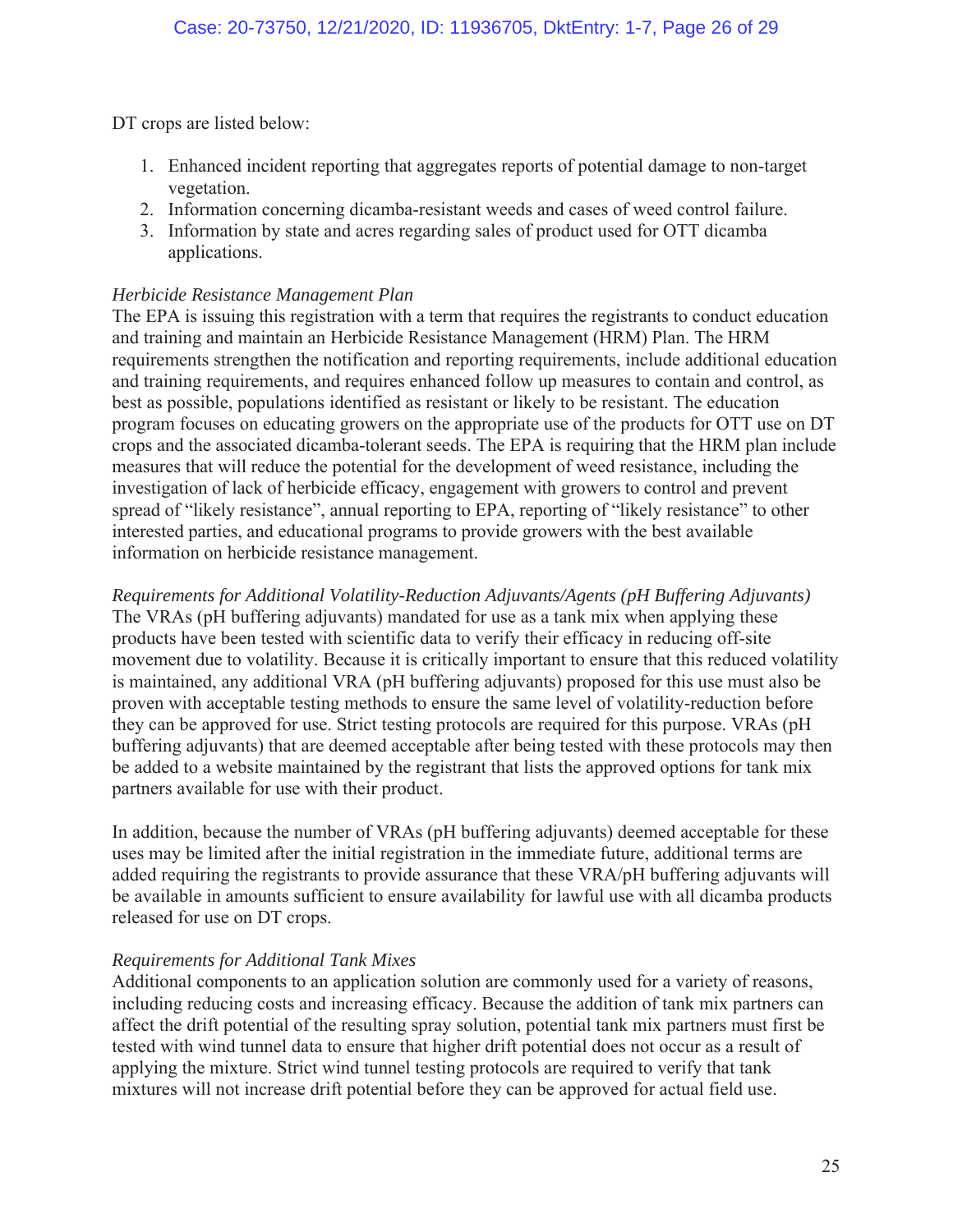*Requirements for Qualifying Additional Hooded Sprayer Equipment for Reduced Infield Buffers* The Agency encourages the use of drift reduction techniques as a general risk management technique with any pesticide application. Hooded sprayers are an equipment option that can provide significant drift reduction benefits to agricultural pesticide applications. However, different types of hooded sprayers can provide different levels of drift reduction. A reduced downwind buffer has been approved for these products in association with the use of certain hooded sprayers after acceptable data demonstrated that this reduction is appropriate. For additional hooded sprayers to be similarly approved for use with reduced downwind buffers, they must first be tested using the specific testing protocols required for this purpose.

#### **D. Registration Expiration**

EPA's determination that the benefits of the use of dicamba on DT cotton and DT soybeans outweigh the potential risks is based in part on the requirement that EPA Registration Numbers 264-1210, 100-1623, and 7969-472 automatically expire on December 20, 2025, unless the EPA takes further action to amend the registration. As noted in Section VII of this decision, approving the registration of dicamba use on DT cotton and DT soybeans until December 20, 2025 will enable cotton and soybean growers to have continued access for at least a limited time for a tool that is important to control glyphosate-resistant weeds, while simultaneously allowing EPA and states to monitor the impacts of the new control measures and positioning the Agency to be responsive to any unexpected impacts.

#### **E. Geographic Limitation of the Registration**

Dicamba products registered for use on DT cotton and/or DT soybeans may only to be sold and used in Alabama, Arizona, Arkansas, Colorado, Delaware, Florida, Georgia, Illinois, Iowa, Indiana, Kansas, Kentucky, Louisiana, Maryland, Michigan, Minnesota, Mississippi, Missouri, Nebraska, New Jersey, New Mexico, New York, North Carolina, North Dakota, Ohio, Oklahoma, Pennsylvania, South Carolina, South Dakota, Tennessee, Texas, Virginia, West Virginia, and Wisconsin.

#### **IX. EPA's Effects Determinations under the ESA**

In order to protect listed species, EPA conducted species-specific analyses to make its effects determinations under section 7(a)(2) of the ESA for these registration actions. The ESA effects determination makes use of the best available scientific information and considered both direct and indirect effects. These analyses and effects determinations are contained in *2020 Ecological Assessment of Dicamba Use on Dicamba-Tolerant (DT) Cotton and Soybean Including Effects Determinations for Federally Listed Threatened and Endangered Species* (available on regulations.gov, Docket ID: EPA-HQ-OPP-2020-0492). The listed species effects determination evaluates whether the federal action poses any discernible effects to listed species and any designated critical habitats that are reasonably expected to occur within the action area. The following summarizes these determinations.

In conducting this effects analysis, EPA used the methods described in the EPA's *Overview of the Ecological Risk Assessment Process in the Office of Pesticide Programs, U.S. Environmental Protection Agency: Endangered and Threatened Species Effects Determinations* (USEPA 2004), and relied on location information provided by NMFS and USFWS (collectively referred to the Services),for the purposes of establishing whether listed species and any designated critical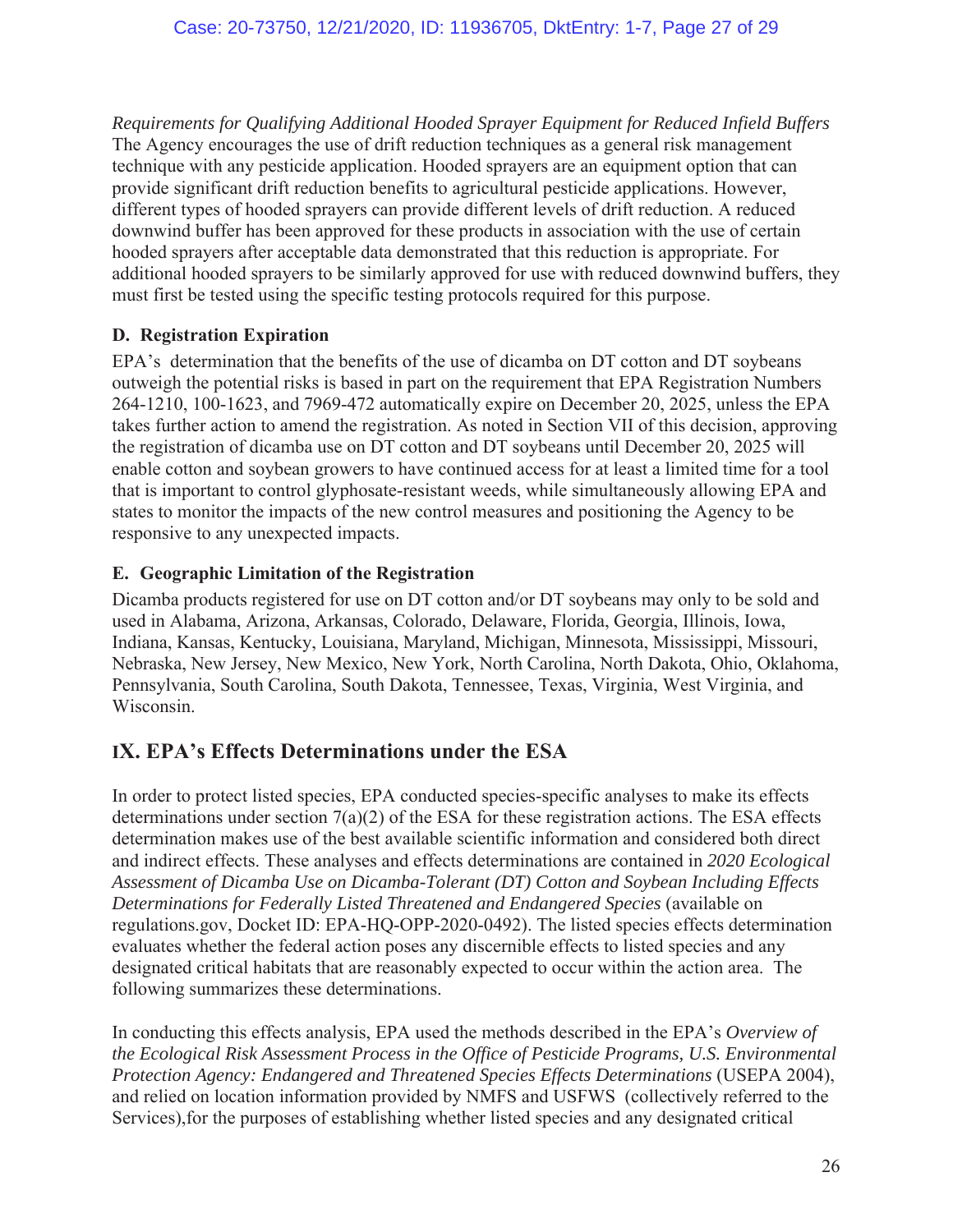habitats occur within the action area for these pesticide registration actions. EPA also used the Services published materials describing the biology and behavior of the species and the characteristics of any designated critical habitats.

EPA used the best available scientific information related to dicamba effects on non-target plants and animals. These include: 1) pesticide registrant submissions to the EPA, 2) published scientific literature, 3) submissions to the EPA from various academic researchers, and 4) nongovernmental organization submissions. Where applicable, EPA relied on conservative taxaspecific risk assessment methods and their associated conservative assumptions regarding pesticide exposure and organism biology and behavior to identify taxonomic groups of nontarget organisms that either 1) are not reasonably expected to be affected by the federal action or 2) require additional evaluation in a more biologically accurate and exposure appropriate species specific quantitative evaluation.

Taxonomic groups considered unaffected by the federal action include the aquatic taxa: fish and amphibians, invertebrates, and multicellular plants. Aquatic unicellular plants were identified as a possible taxon for additional evaluation for effects to listed species, however no unicellular plants are identified by the Services' as listed species, so no further effects determination refinement efforts were necessary for this taxon. Terrestrial mammals and birds (and reptiles as well terrestrial phase amphibians) and invertebrates were identified as taxa requiring effects determinations. For these animal taxa, EPA assessed whether the listed species would be reasonably expected to occur within the borders of the treated crop field (i.e., the action area). Once the listed species were determined to be in the action area, EPA assessed whether there were any discernible effects to these species.

In contrast to animals, effects to terrestrial non-monocot plants have the potential to be more geographically extensive without mandatory dicamba control measures. Available data indicated that, without these measures, these effects may extend beyond the treated field. EPA reached this preliminary finding after consideration that 1) non-monocot plants were the most sensitive taxa to dicamba exposure and therefore likely to define the boundaries of the action area, 2) the large number reports of plant incidents related to off-field dicamba exposure, and 3) the availability of a large body of evidence characterizing the plant effects associated with transport of dicamba from the treatment site. Therefore, EPA's evaluation of risks to non-monocot plants incorporated more comprehensive methods for risk assessment to characterize the potential for direct effects on this taxon.

For this ESA assessment, EPA evaluated the mandatory control measures against the following criteria:

- whether there was any discernible effect to species or habitat using at least 95% certainty of no effects when considering all of the control measures
- quantitatively assess effects related to growth, survival, and reproduction
- consideration of incident information
- whether the control measures addressed any wide area effects

EPA evaluated the potential for off-field (near field and wide area) transport of dicamba by the combination of spray drift and volatility, taking into account the mandatory control measures on the product labeling. The Agency concludes the following related to spray drift: